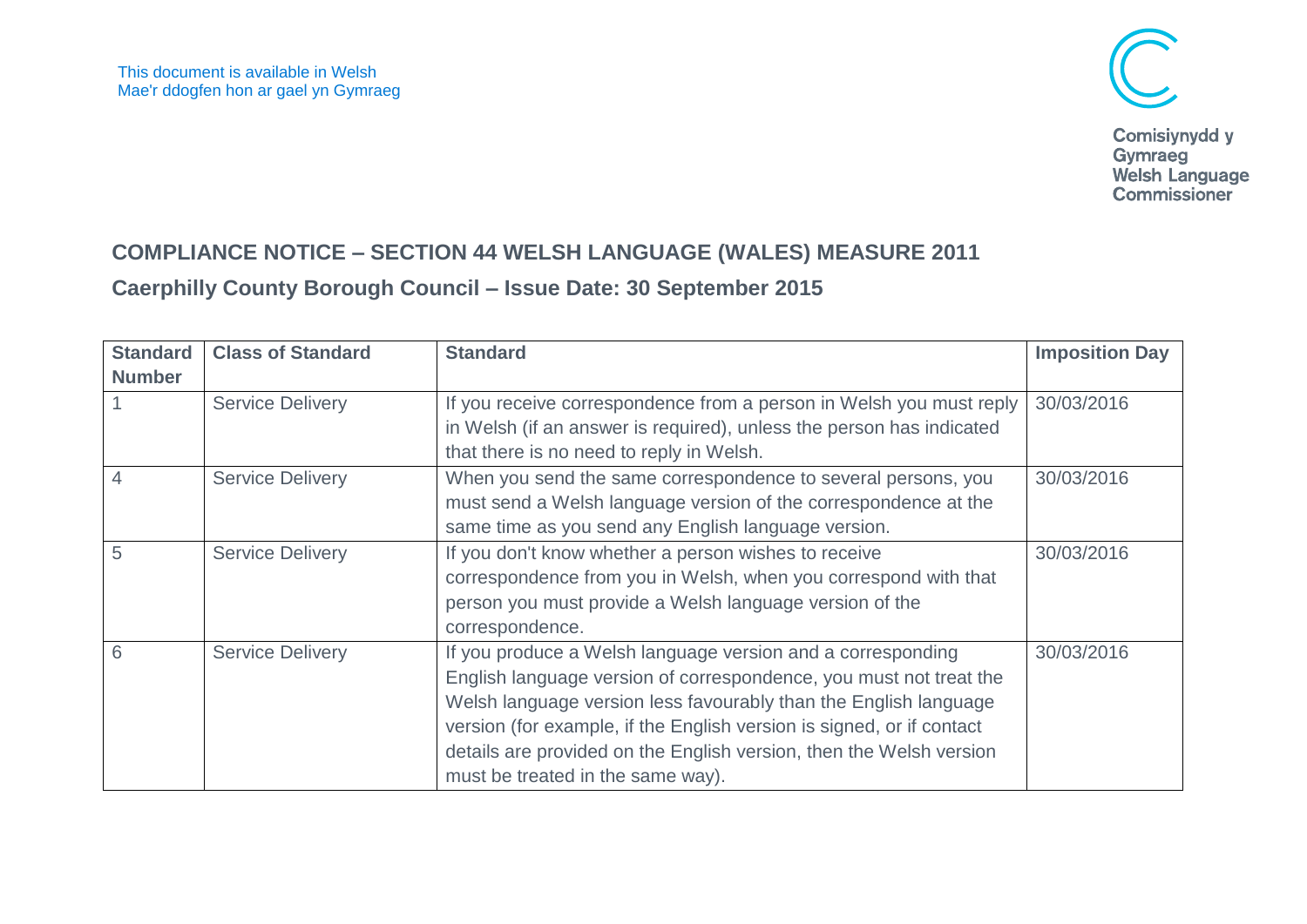|    | <b>Service Delivery</b> | You must state -                                                         | 30/03/2016 |
|----|-------------------------|--------------------------------------------------------------------------|------------|
|    |                         | (a) in correspondence, and                                               |            |
|    |                         | (b) in publications and official notices that invite persons to respond  |            |
|    |                         | to you or to correspond with you, that you welcome receiving             |            |
|    |                         | correspondence in Welsh, that you will respond to any                    |            |
|    |                         | correspondence in Welsh, and that corresponding in Welsh will not        |            |
|    |                         | lead to delay.                                                           |            |
| 8  | <b>Service Delivery</b> | When a person contacts you on your main telephone number (or             | 30/03/2016 |
|    |                         | numbers), or on any helpline numbers or call centre numbers, you         |            |
|    |                         | must greet the person in Welsh.                                          |            |
| 9  | <b>Service Delivery</b> | When a person contacts you on your main telephone number (or             | 30/03/2016 |
|    |                         | numbers), or on any helpline numbers or call centre numbers, you         |            |
|    |                         | must inform the person that a Welsh language service is available.       |            |
| 11 | <b>Service Delivery</b> | When a person contacts you on your main telephone number (or             | 30/03/2016 |
|    |                         | numbers), or on any helpline numbers or call centre numbers, you         |            |
|    |                         | must deal with the call in Welsh if that is the person's wish until such |            |
|    |                         | point as -                                                               |            |
|    |                         | (a) it is necessary to transfer the call to a member of staff who does   |            |
|    |                         | not speak Welsh who can provide a service on a specific matter; and      |            |
|    |                         | (b) no Welsh speaking member of staff is available to provide a          |            |
|    |                         | service on that specific subject matter.                                 |            |
| 12 | <b>Service Delivery</b> | When you advertise telephone numbers, helpline numbers or call           | 30/03/2016 |
|    |                         | centre services, you must not treat the Welsh language less              |            |
|    |                         | favourably than the English language.                                    |            |
| 13 | <b>Service Delivery</b> | If you offer a Welsh language service on your main telephone             | 30/03/2016 |
|    |                         | number (or numbers), on any helpline numbers or call centre              |            |
|    |                         | numbers, the telephone number for the Welsh language service must        |            |
|    |                         | be the same as for the corresponding English language service.           |            |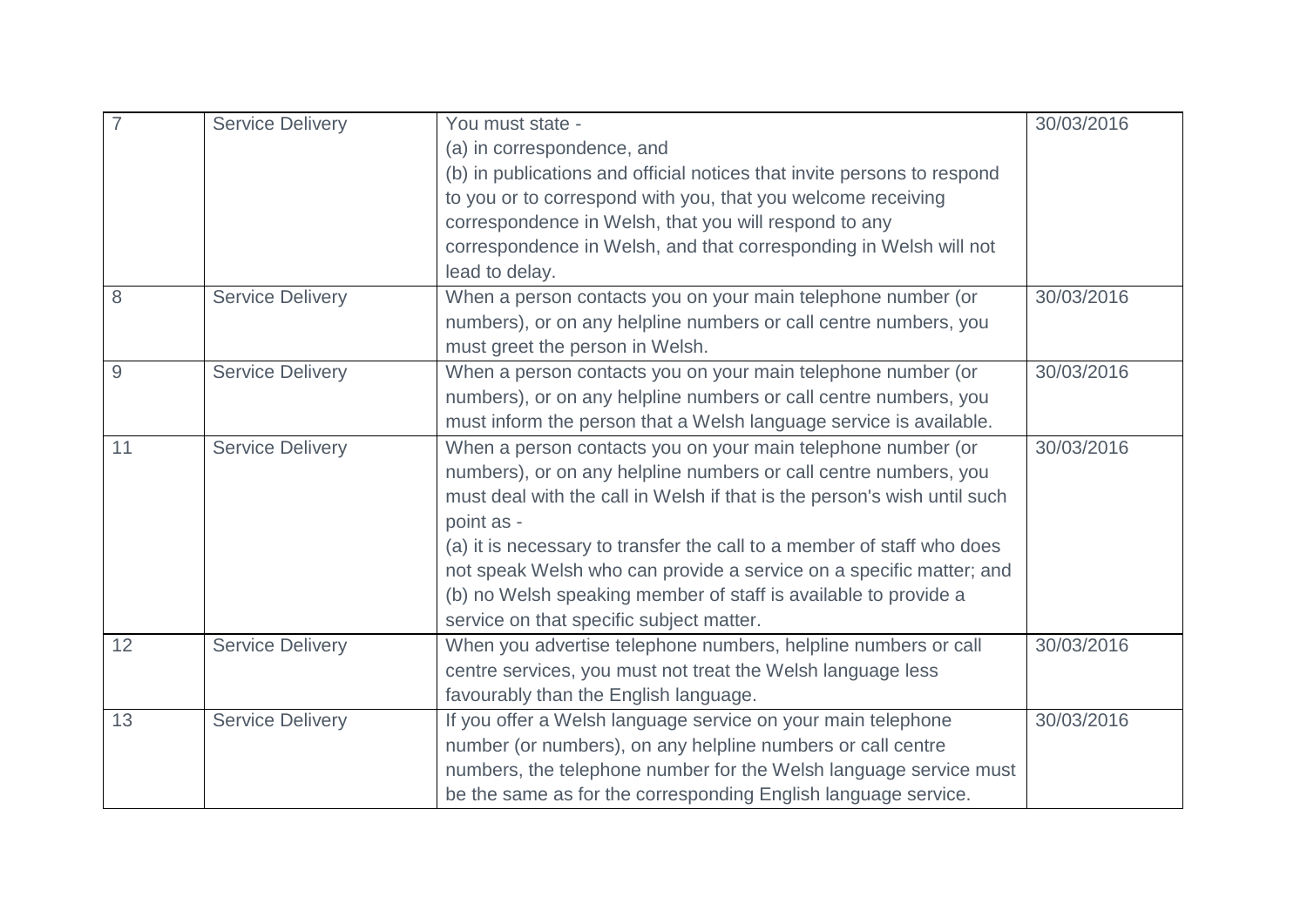| 14 | <b>Service Delivery</b> | When you publish your main telephone number, or any helpline           | 30/03/2016 |
|----|-------------------------|------------------------------------------------------------------------|------------|
|    |                         | numbers or call centre service numbers, you must state (in Welsh)      |            |
|    |                         | that you welcome calls in Welsh.                                       |            |
| 15 | <b>Service Delivery</b> | If you have performance indicators for dealing with telephone calls,   | 30/03/2016 |
|    |                         | you must ensure that those performance indicators do not treat         |            |
|    |                         | telephone calls made in Welsh any less favourably than calls made in   |            |
|    |                         | English.                                                               |            |
| 16 | <b>Service Delivery</b> | Your main telephone call answering service (or services) must          | 30/03/2016 |
|    |                         | inform persons calling, in Welsh, that they can leave a message in     |            |
|    |                         | Welsh.                                                                 |            |
| 17 | <b>Service Delivery</b> | When there is no Welsh language service available on your main         | 30/03/2016 |
|    |                         | telephone number (or numbers), or any helpline numbers or call         |            |
|    |                         | centre numbers, you must inform persons calling, in Welsh (by way      |            |
|    |                         | of an automated message or otherwise), when a Welsh language           |            |
|    |                         | service will be available.                                             |            |
| 19 | <b>Service Delivery</b> | If a person contacts one of your departments on a direct line          | 30/03/2016 |
|    |                         | telephone number (including on staff members' direct line numbers),    |            |
|    |                         | and that person wishes to receive a service in Welsh, you must deal    |            |
|    |                         | with the call in Welsh until such point as -                           |            |
|    |                         | (a) it is necessary to transfer the call to a member of staff who does |            |
|    |                         | not speak Welsh who can provide a service on a specific subject        |            |
|    |                         | matter; and                                                            |            |
|    |                         | (b) no Welsh speaking member of staff is available to provide a        |            |
|    |                         | service on that specific subject matter.                               |            |
| 20 | <b>Service Delivery</b> | When a person contacts you on a direct line number (whether on a       | 30/03/2016 |
|    |                         | department's direct line number or on the direct line number of a      |            |
|    |                         | member of staff), you must ensure that, when greeting the person,      |            |
|    |                         | the Welsh language is not treated less favourably than the English     |            |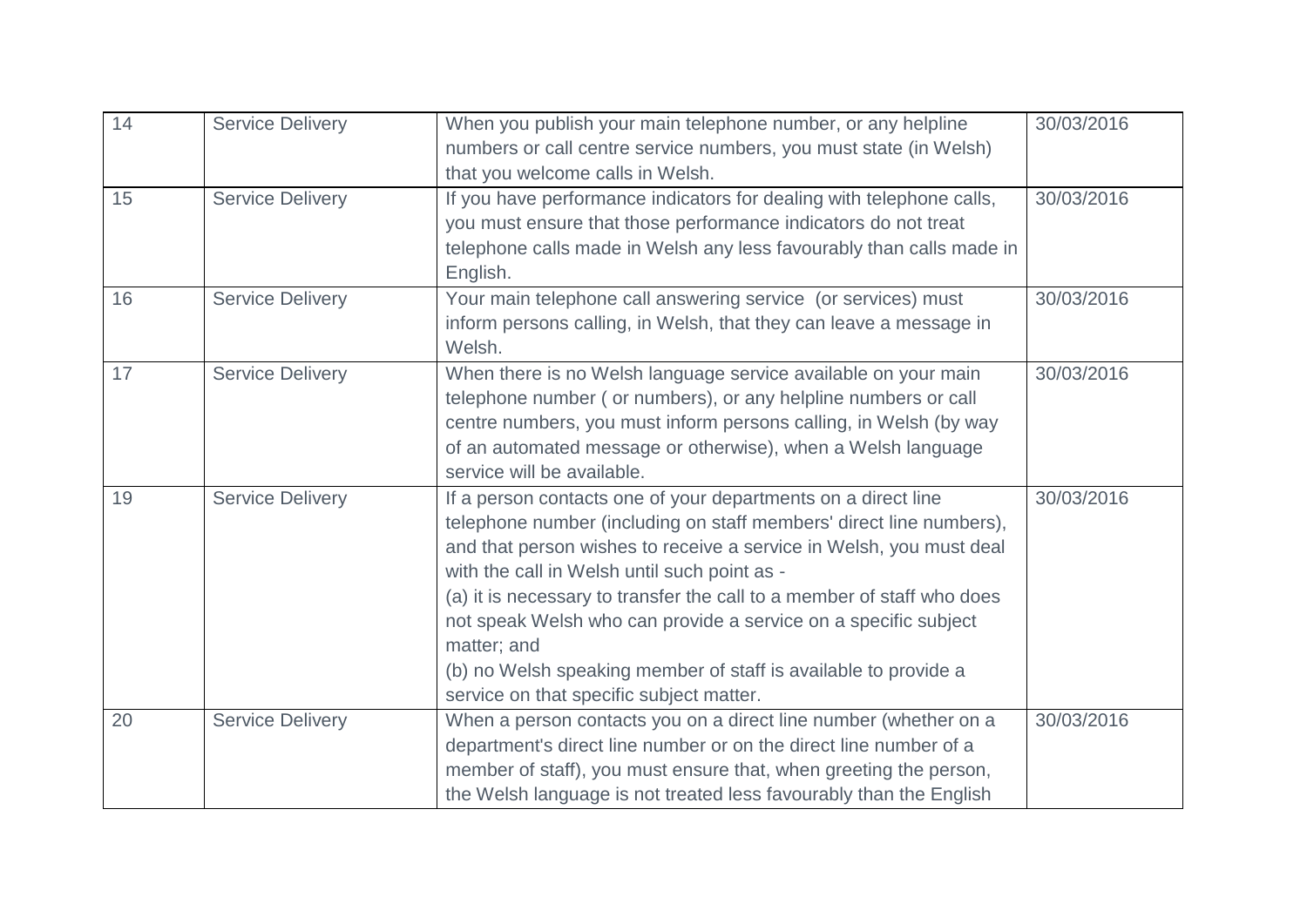|    |                         | language.                                                                                                                                                                                                                                                                                                                                                                                                                                                                                                                                                           |            |
|----|-------------------------|---------------------------------------------------------------------------------------------------------------------------------------------------------------------------------------------------------------------------------------------------------------------------------------------------------------------------------------------------------------------------------------------------------------------------------------------------------------------------------------------------------------------------------------------------------------------|------------|
| 21 | <b>Service Delivery</b> | When you telephone an individual ("A") for the first time you must ask<br>A whether A wishes to receive telephone calls from you in Welsh,<br>and if A responds to say that A wishes to receive telephone calls in<br>Welsh you must keep a record of that wish, and conduct telephone<br>calls made to A from then onwards in Welsh.                                                                                                                                                                                                                               | 23/07/2017 |
|    |                         | You must comply with standard 21 in every<br>circumstance, except:                                                                                                                                                                                                                                                                                                                                                                                                                                                                                                  |            |
|    |                         | O where it is necessary for a member<br>of staff who does not speak Welsh to<br>provide a service on a specific<br>subject matter; and<br>O where no Welsh speaking member<br>of staff is available to provide a<br>service on that specific subject<br>matter.<br>O [until 30 March 2020] where it is not<br>possible for the record of A's wish to<br>receive telephone calls from you in<br>Welsh to be shared with other<br>functional service areas (when A will<br>be informed that their wish is being<br>recorded by that functional service<br>area only). |            |
| 22 | <b>Service Delivery</b> | Any automated telephone systems that you have must provide the                                                                                                                                                                                                                                                                                                                                                                                                                                                                                                      | 30/03/2016 |
|    |                         | complete automated service in Welsh.                                                                                                                                                                                                                                                                                                                                                                                                                                                                                                                                |            |
| 24 | <b>Service Delivery</b> | If you invite one person only ("P") to a meeting you must ask P                                                                                                                                                                                                                                                                                                                                                                                                                                                                                                     | 30/03/2016 |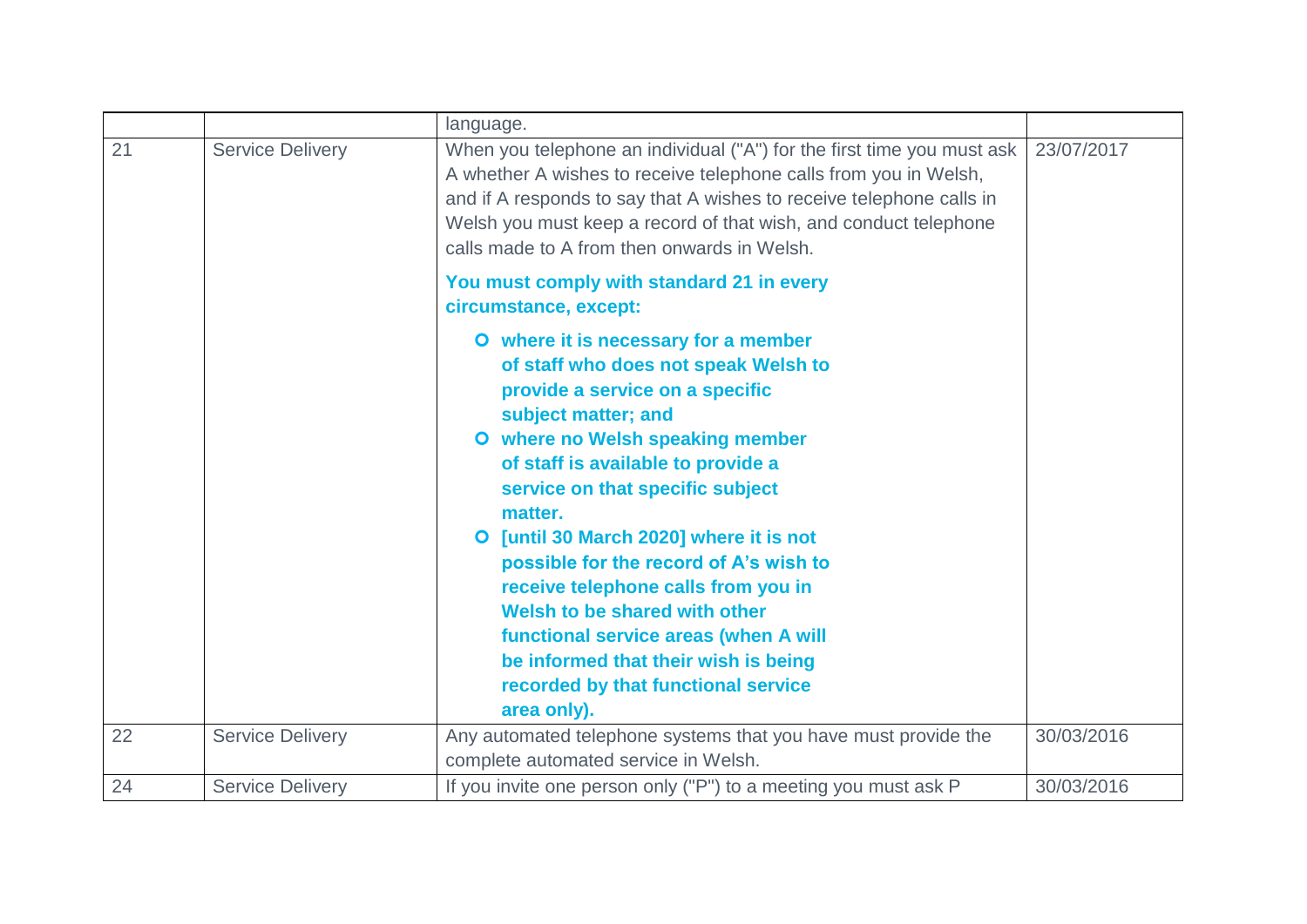|     |                         | whether P wishes to use the Welsh language at the meeting, and           |            |
|-----|-------------------------|--------------------------------------------------------------------------|------------|
|     |                         | inform P that you will, if necessary, provide a translation service from |            |
|     |                         | Welsh to English for that purpose.                                       |            |
| 24A | <b>Service Delivery</b> | If you have invited one person only ("P") to a meeting and P has         | 30/03/2016 |
|     |                         | informed you that P wishes to use the Welsh language at the              |            |
|     |                         | meeting, you must arrange for a simultaneous translation service         |            |
|     |                         | from Welsh to English to be available at the meeting (unless you         |            |
|     |                         | conduct the meeting in Welsh without the assistance of a translation     |            |
|     |                         | service).                                                                |            |
| 26  | <b>Service Delivery</b> | If you invite an individual ("A") to a meeting, and the meeting relates  | 30/03/2016 |
|     |                         | to the well-being of A, you must ask A whether A wishes to use the       |            |
|     |                         | Welsh language at the meeting, and inform A that you will, if            |            |
|     |                         | necessary, provide a translation service from Welsh to English and       |            |
|     |                         | from English to Welsh for that purpose.                                  |            |
| 26A | <b>Service Delivery</b> | You must arrange for a simultaneous translation service from Welsh       | 30/03/2016 |
|     |                         | to English and from English to Welsh to be available at a meeting -      |            |
|     |                         | (a) if the meeting relates to the well-being of an invited individual    |            |
|     |                         | $("A")$ , and                                                            |            |
|     |                         | (b) if A has informed you that A wishes to use the Welsh language at     |            |
|     |                         | the meeting; unless you conduct the meeting in Welsh without the         |            |
|     |                         | assistance of a translation service.                                     |            |
| 27  | <b>Service Delivery</b> | If you invite more than one person to a meeting (which does not          | 30/03/2016 |
|     |                         | relate to the well-being of one or more of the individuals invited), you |            |
|     |                         | must ask each person whether they wish to use the Welsh language         |            |
|     |                         | at the meeting.                                                          |            |
| 27A | <b>Service Delivery</b> | If you have invited more than one person to a meeting (which does        | 30/03/2016 |
|     |                         | not relate to the well-being of one or more of the individuals invited), |            |
|     |                         | and at least 10% (but less than 100%) of the persons invited have        |            |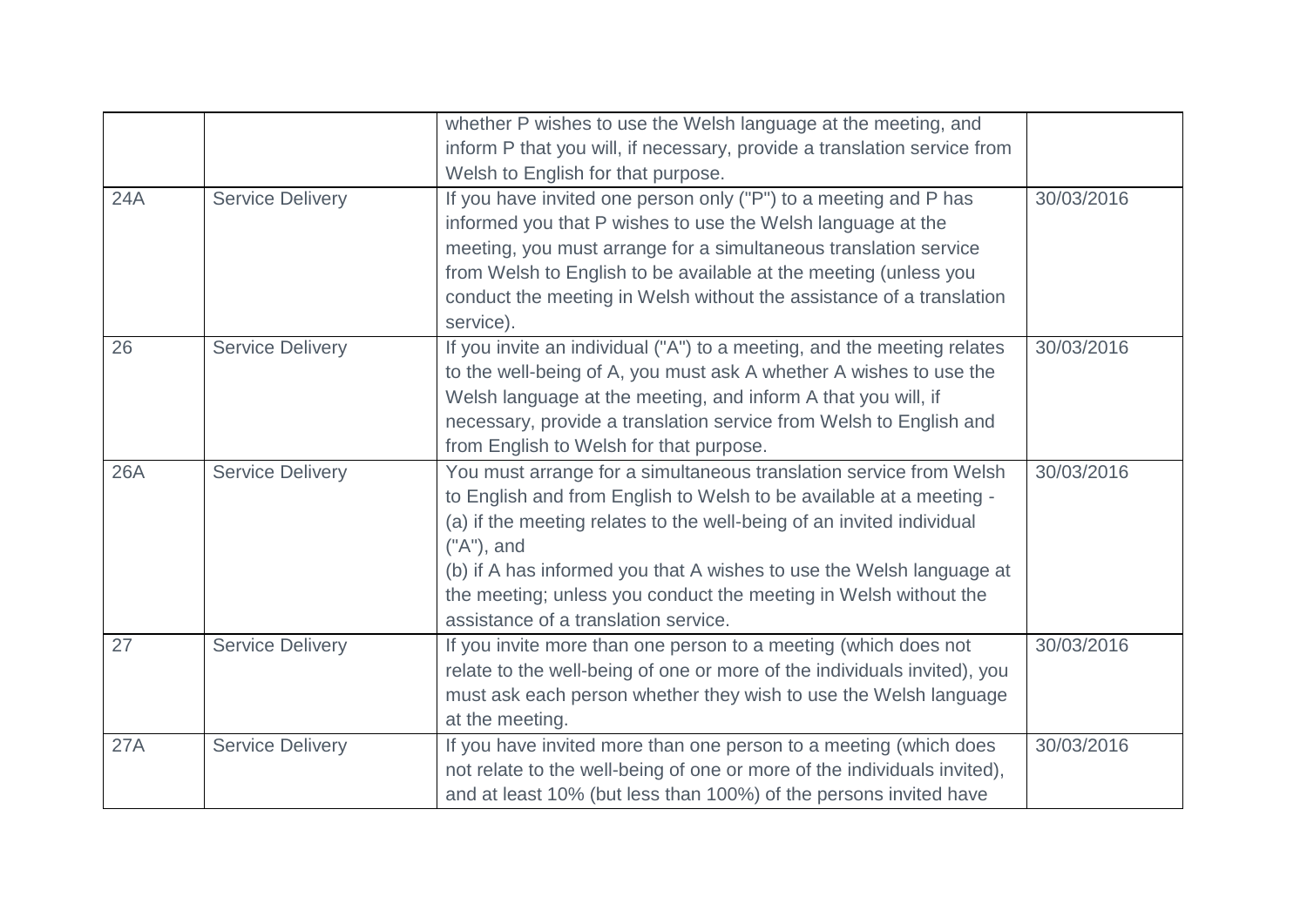|            |                         | informed you that they wish to use the Welsh language at the              |            |
|------------|-------------------------|---------------------------------------------------------------------------|------------|
|            |                         | meeting, you must arrange for a simultaneous translation service          |            |
|            |                         | from Welsh to English to be available at the meeting.                     |            |
| 27D        | <b>Service Delivery</b> | If you have invited more than one person to a meeting (which does         | 30/03/2016 |
|            |                         | not relate to the well-being of one or more of the individuals invited),  |            |
|            |                         | and all of the persons invited have informed you that they wish to use    |            |
|            |                         | the Welsh language at the meeting, you must arrange for a                 |            |
|            |                         | simultaneous translation service from Welsh to English to be              |            |
|            |                         | available at the meeting (unless you conduct the meeting in Welsh         |            |
|            |                         | without the assistance of a translation service).                         |            |
| 29         | <b>Service Delivery</b> | If you invite more than one person to a meeting, and that meeting         | 30/03/2016 |
|            |                         | relates to the well-being of one or more of the individuals invited, you  |            |
|            |                         | must -                                                                    |            |
|            |                         | (a) ask that individual or each of those individuals whether he or she    |            |
|            |                         | wishes to use the Welsh language at the meeting, and                      |            |
|            |                         | (b) inform that individual (or those individuals) that, if necessary, you |            |
|            |                         | will provide a translation service from Welsh to English and from         |            |
|            |                         | English to Welsh for that purpose.                                        |            |
| <b>29A</b> | <b>Service Delivery</b> | You must provide a simultaneous translation service from Welsh to         | 30/03/2016 |
|            |                         | English and from English to Welsh at a meeting -                          |            |
|            |                         | (a) if you have invited more than one person to the meeting,              |            |
|            |                         | (b) if the meeting relates to the well-being of one or more of the        |            |
|            |                         | individuals invited, and                                                  |            |
|            |                         | (c) if at least one of those individuals has informed you that he or she  |            |
|            |                         | wishes to use the Welsh language at the meeting; unless you               |            |
|            |                         | conduct the meeting in Welsh without the assistance of a translation      |            |
|            |                         | service.                                                                  |            |
| 30         | <b>Service Delivery</b> | If you arrange a meeting that is open to the public you must state on     | 30/03/2016 |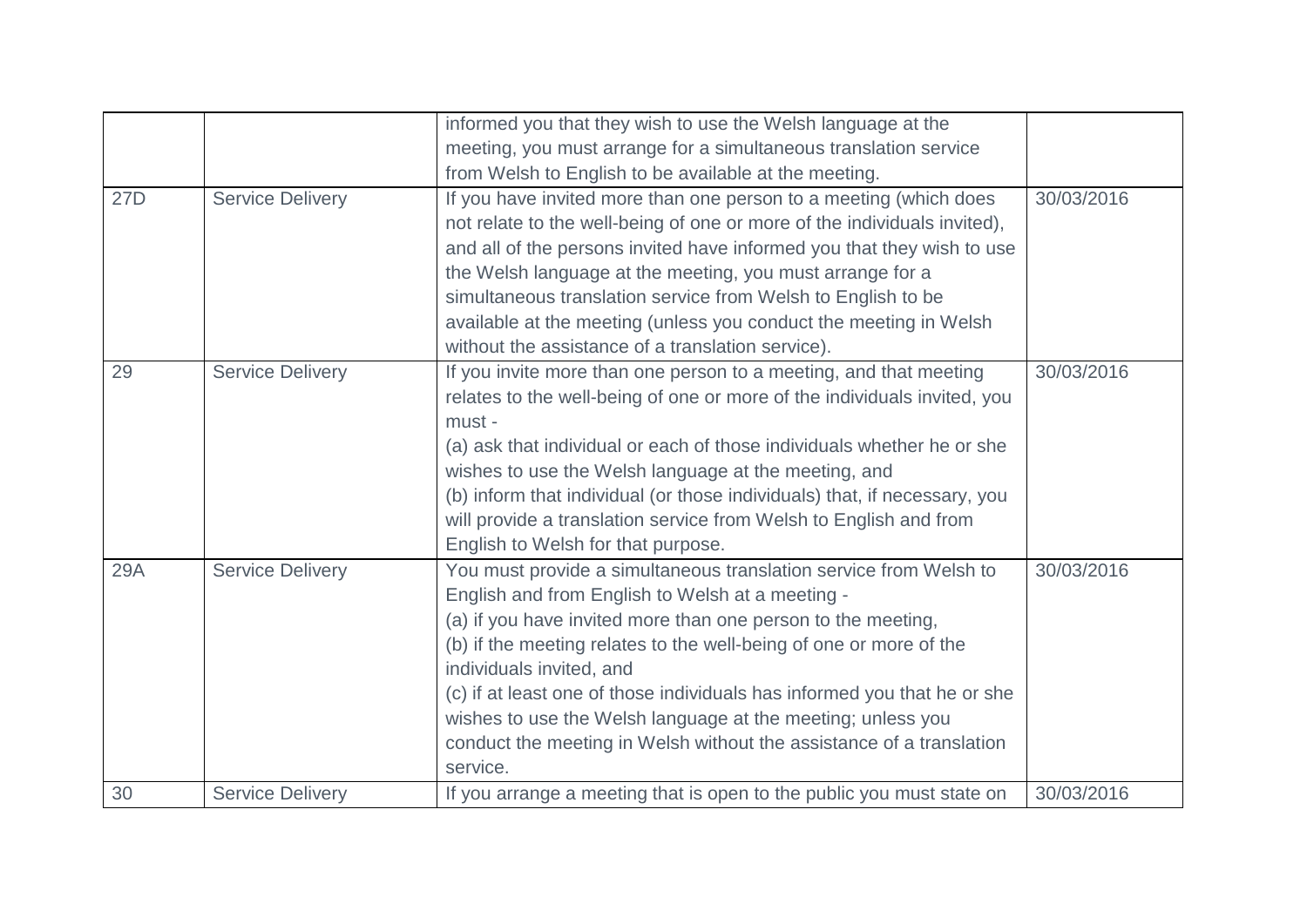|    |                         | any material advertising it, and on any invitation to it, that anyone                                                                                                                                                                                                                                                                                                                                                                                                                                                      |            |
|----|-------------------------|----------------------------------------------------------------------------------------------------------------------------------------------------------------------------------------------------------------------------------------------------------------------------------------------------------------------------------------------------------------------------------------------------------------------------------------------------------------------------------------------------------------------------|------------|
|    |                         | attending is welcome to use the Welsh language at the meeting.                                                                                                                                                                                                                                                                                                                                                                                                                                                             |            |
| 31 | <b>Service Delivery</b> | When you send invitations to a meeting that you arrange which is                                                                                                                                                                                                                                                                                                                                                                                                                                                           | 30/03/2016 |
|    |                         | open to the public, you must send the invitations in Welsh.                                                                                                                                                                                                                                                                                                                                                                                                                                                                |            |
| 32 | <b>Service Delivery</b> | If you invite persons to speak at a meeting that you arrange which is<br>open to the public you must -<br>(a) ask each person invited to speak whether he or she wishes to use<br>the Welsh language, and<br>(b) if that person (or at least one of those persons) has informed you<br>that he or she wishes to use the Welsh language at the meeting,<br>provide a simultaneous translation service from Welsh to English for<br>that purpose (unless you conduct the meeting in Welsh without a<br>translation service). | 30/03/2016 |
| 33 | <b>Service Delivery</b> | If you arrange a meeting that is open to the public, you must ensure<br>that a simultaneous translation service from Welsh to English is<br>available at the meeting, and you must orally inform those present in<br>Welsh -<br>(a) that they are welcome to use the Welsh language, and<br>(b) that a simultaneous translation service is available.<br>You must comply with standard 33 in every circumstance,<br>except:<br>O where an invitation or material advertising the meeting                                   | 30/03/2016 |
|    |                         | has asked persons to inform you whether they wish to<br>use the Welsh language, and that no person has informed<br>you that he or she wishes to use the Welsh language at<br>the meeting.                                                                                                                                                                                                                                                                                                                                  |            |
| 34 | <b>Service Delivery</b> | If you display any written material at a meeting that you arrange                                                                                                                                                                                                                                                                                                                                                                                                                                                          | 30/03/2016 |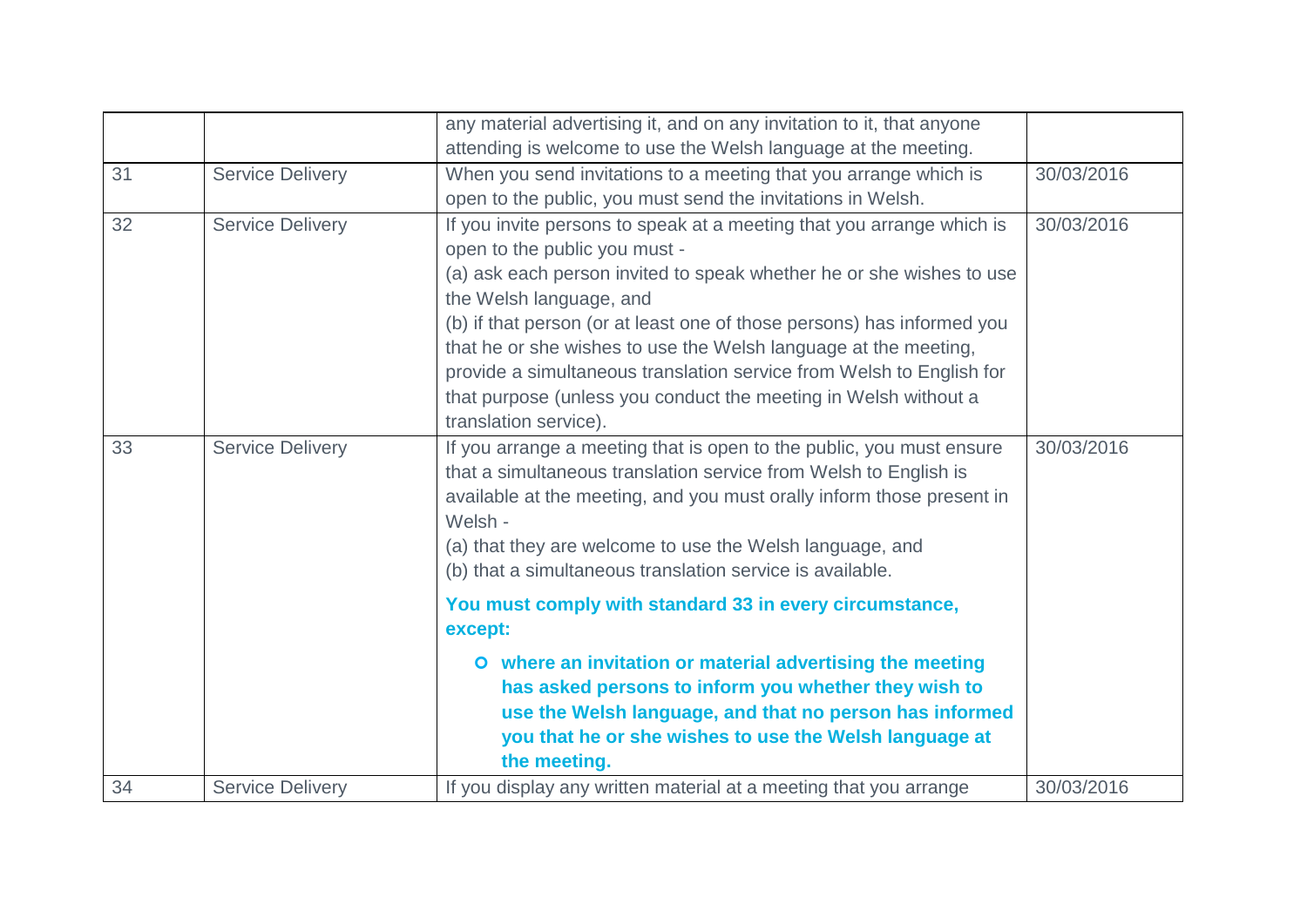|    |                         | which is open to the public, you must ensure that that material is       |            |
|----|-------------------------|--------------------------------------------------------------------------|------------|
|    |                         | displayed in Welsh, and you must not treat any Welsh language text       |            |
|    |                         | less favourably than the English language text.                          |            |
| 35 | <b>Service Delivery</b> | If you organise a public event, or fund at least 50% of a public event,  | 30/03/2016 |
|    |                         | you must ensure that, in promoting the event, the Welsh language is      |            |
|    |                         | treated no less favourably than the English language (for example, in    |            |
|    |                         | the way the event is advertised or publicised).                          |            |
| 36 | <b>Service Delivery</b> | If you organise a public event, or fund at least 50% of a public event,  | 30/09/2016 |
|    |                         | you must ensure that the Welsh language is treated no less               |            |
|    |                         | favourably than the English language at the event (for example, in       |            |
|    |                         | relation to services offered to persons attending the event, in relation |            |
|    |                         | to signs displayed at the event and in relation to audio                 |            |
|    |                         | announcements made at the event).                                        |            |
| 37 | <b>Service Delivery</b> | Any publicity or advertising material that you produce must be           | 30/03/2016 |
|    |                         | produced in Welsh, and if you produce the advertising material in        |            |
|    |                         | Welsh and in English, you must not treat the Welsh language version      |            |
|    |                         | less favourably than you treat the English language version.             |            |
| 38 | <b>Service Delivery</b> | Any material that you display in public must be displayed in Welsh,      | 30/03/2016 |
|    |                         | and you must not treat any Welsh language version of the material        |            |
|    |                         | less favourably than the English language version.                       |            |
| 41 | <b>Service Delivery</b> | If you produce the following documents you must produce them in          | 30/09/2017 |
|    |                         | Welsh -                                                                  |            |
|    |                         | (a) agendas, minutes and other papers that are available to the          |            |
|    |                         | public, which relate to management board or cabinet meetings;            |            |
|    |                         | (b) agendas, minutes and other papers for meetings, conferences or       |            |
|    |                         | seminars that are open to the public.                                    |            |
|    |                         | You must comply with standard 41 in the                                  |            |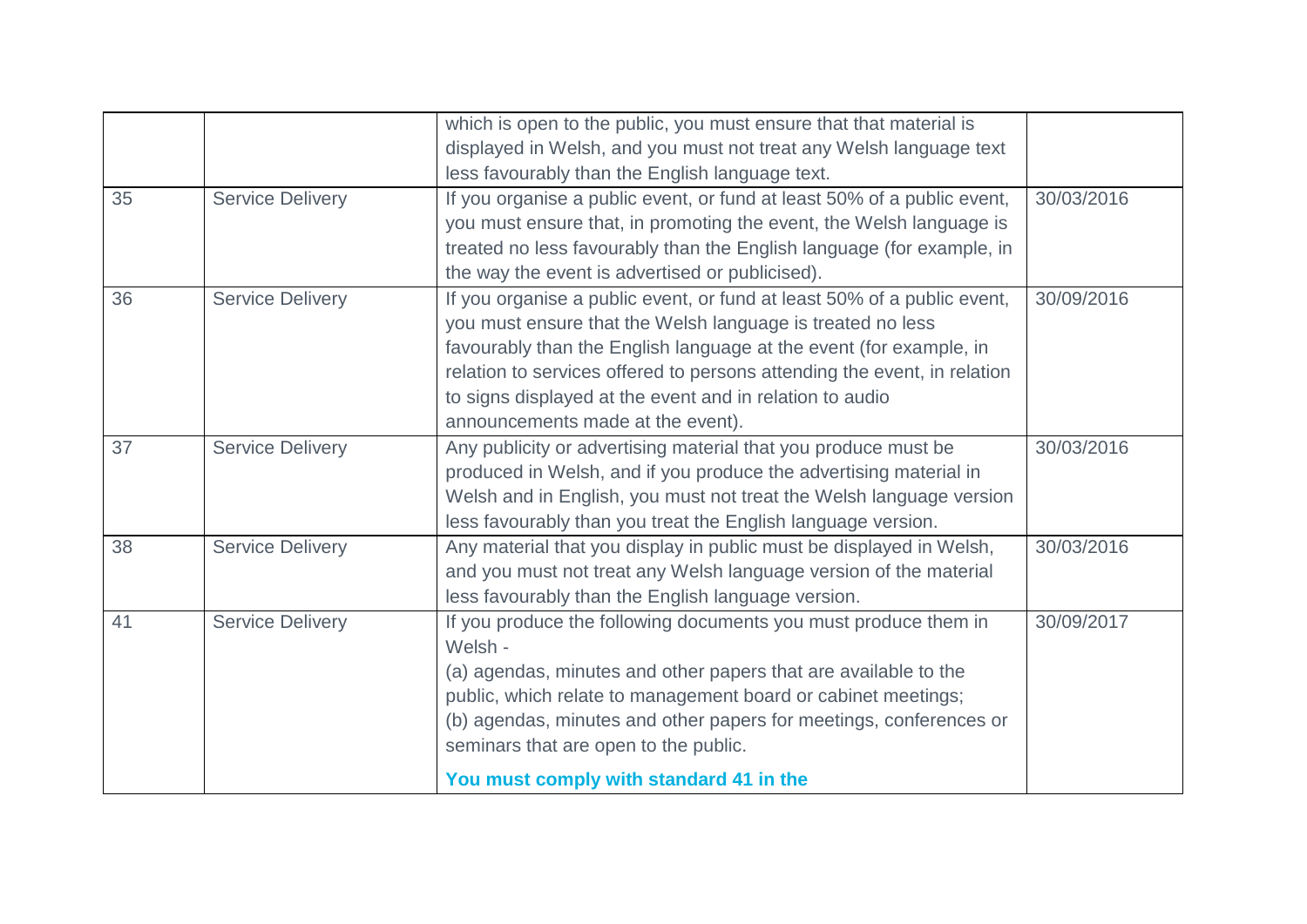|    |                         | following circumstances by 30 September<br>2017:<br>Agendas;<br>$\bullet$<br>Minutes that are available to the<br>O<br>public, which relate to management<br>board or cabinet meetings;<br><b>O</b> Minutes for the following meetings<br>that are open to the public:<br>a) Full Council meetings;<br>b) Education for Life Scrutiny<br><b>Committees.</b> |            |
|----|-------------------------|-------------------------------------------------------------------------------------------------------------------------------------------------------------------------------------------------------------------------------------------------------------------------------------------------------------------------------------------------------------|------------|
|    |                         | [See standard 47 for producing minutes and                                                                                                                                                                                                                                                                                                                  |            |
|    |                         | other papers in every other circumstance.]                                                                                                                                                                                                                                                                                                                  |            |
| 42 | <b>Service Delivery</b> | Any licence or certificate you produce must be produced in Welsh.                                                                                                                                                                                                                                                                                           | 30/03/2016 |
| 43 | <b>Service Delivery</b> | Any brochure, leaflet, pamphlet or card that you produce in order to<br>provide information to the public must be produced in Welsh.                                                                                                                                                                                                                        | 30/03/2016 |
| 44 | <b>Service Delivery</b> | If you produce the following documents, and they are available to the<br>public, you must produce them in Welsh -<br>(a) policies, strategies, annual reports and corporate plans;<br>(b) guidelines and codes of practice;<br>(c) consultation papers.                                                                                                     | 30/09/2016 |
| 45 | <b>Service Delivery</b> | Any rules that you publish that apply to the public must be published<br>in Welsh.                                                                                                                                                                                                                                                                          | 30/09/2016 |
| 46 | <b>Service Delivery</b> | When you issue any statement to the press you must issue it in<br>Welsh and, if there is a Welsh language version and an English<br>language version of a statement, you must issue both versions at the<br>same time.                                                                                                                                      | 23/07/2017 |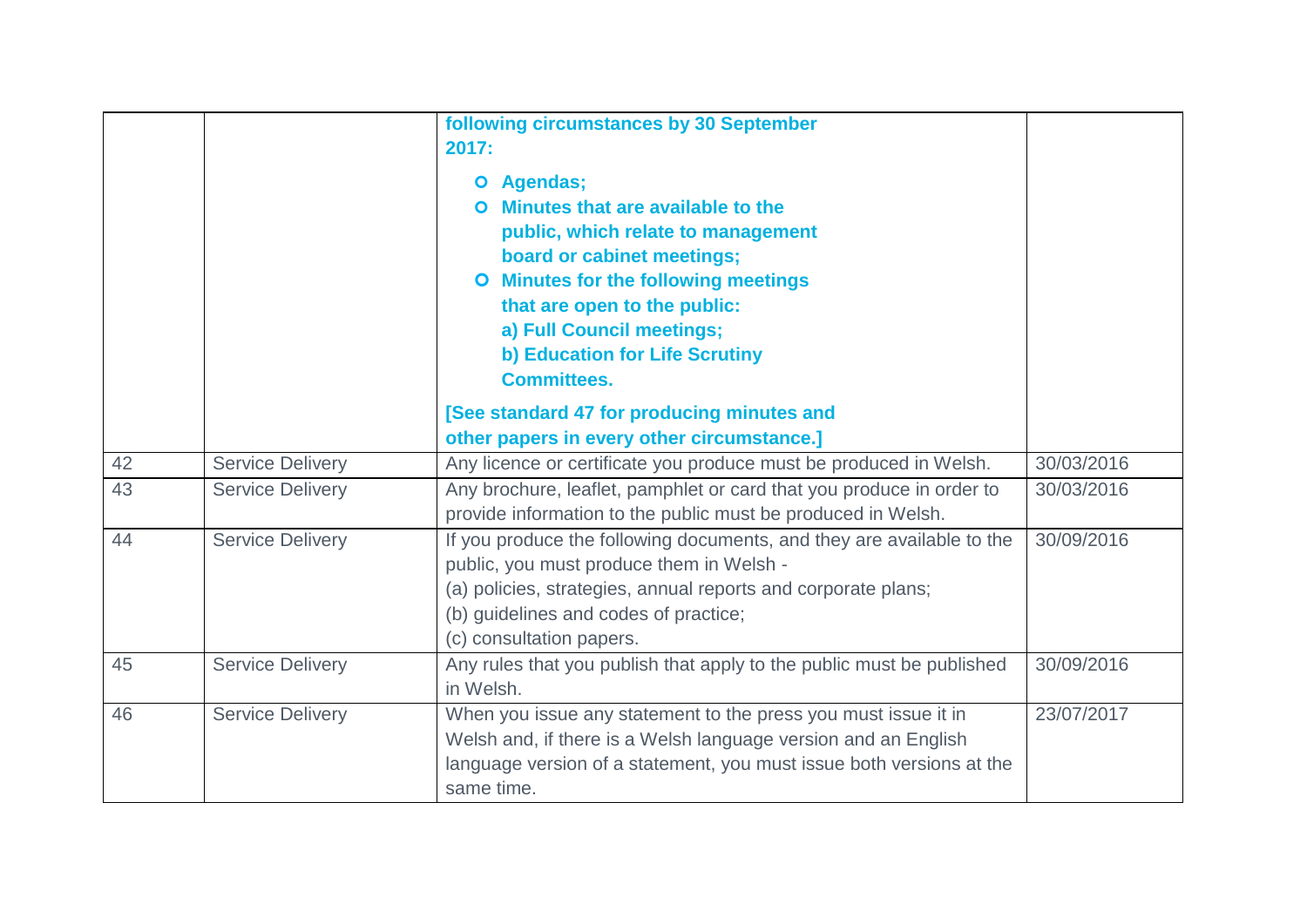|     |                         | You must comply with standard 46 in every<br>circumstance, except:                                                                                                                                                                                                                                                                                                              |            |
|-----|-------------------------|---------------------------------------------------------------------------------------------------------------------------------------------------------------------------------------------------------------------------------------------------------------------------------------------------------------------------------------------------------------------------------|------------|
|     |                         | O When a statement to the press is<br>issued during an emergency.                                                                                                                                                                                                                                                                                                               |            |
|     |                         | ("Emergency" has the same meaning given<br>to it in section 1 of the Civil Contingencies<br>Act 2004).                                                                                                                                                                                                                                                                          |            |
| 47  | <b>Service Delivery</b> | If you produce a document for public use, and no other standard has<br>required you to produce the document in Welsh, you must produce it<br>in Welsh -<br>(a) if the subject matter of the document suggests that it should be<br>produced in Welsh, or<br>(b) if the anticipated audience, and their expectations, suggests that<br>the document should be produced in Welsh. | 30/03/2016 |
| 48  | <b>Service Delivery</b> | If you produce a document in Welsh and in English (whether<br>separate versions or not), you must not treat any Welsh language<br>version less favourably than you treat the English language version.                                                                                                                                                                          | 30/03/2016 |
| 49  | <b>Service Delivery</b> | If you produce a Welsh language version and a separate English<br>language version of a document, you must ensure that the English<br>language version clearly states that the document is also available in<br>Welsh.                                                                                                                                                          | 30/03/2016 |
| 50  | <b>Service Delivery</b> | Any form that you produce for public use must be produced in Welsh.                                                                                                                                                                                                                                                                                                             | 30/03/2016 |
| 50A | <b>Service Delivery</b> | If you produce a Welsh language version and a separate English<br>language version of a form, you must ensure that the English<br>language version clearly states that the form is also available in<br>Welsh.                                                                                                                                                                  | 30/03/2016 |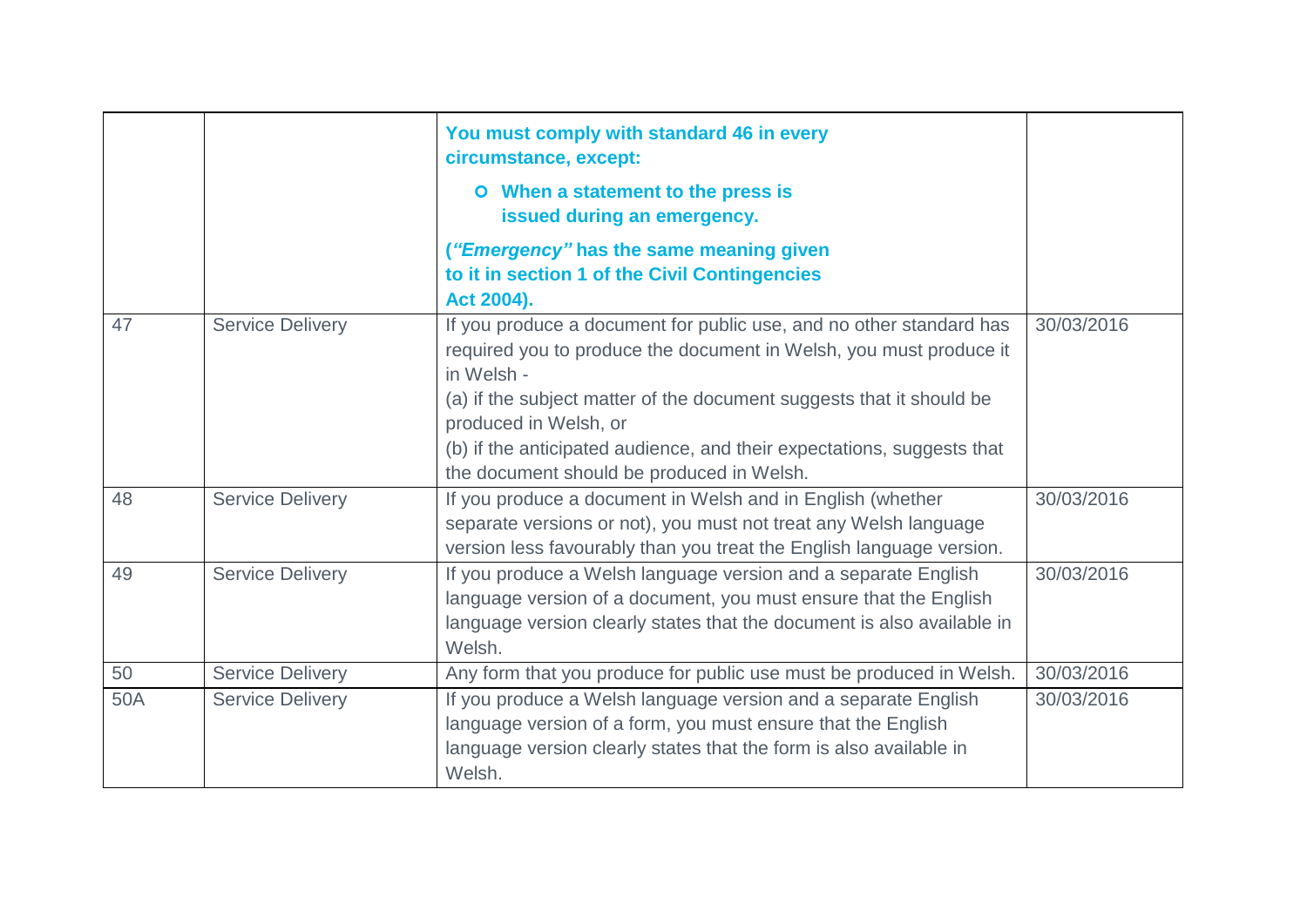| 50 <sub>B</sub> | <b>Service Delivery</b> | If you produce a form in Welsh and in English (whether separate           | 30/03/2016 |
|-----------------|-------------------------|---------------------------------------------------------------------------|------------|
|                 |                         | versions or not), you must ensure that the Welsh language version is      |            |
|                 |                         | treated no less favourably than the English language version, and         |            |
|                 |                         | you must not differentiate between the Welsh and English versions in      |            |
|                 |                         | relation to any requirements that are relevant to the form (for           |            |
|                 |                         | example in relation to any deadline for submitting the form, or in        |            |
|                 |                         | relation to the time allowed to respond to the content of the form).      |            |
| 51              | <b>Service Delivery</b> | If you pre-enter information on a Welsh language version of a form        | 30/03/2016 |
|                 |                         | (for example, before sending it to a member of the public in order for    |            |
|                 |                         | him or her to check the content or to fill in the remainder of the form), |            |
|                 |                         | you must ensure that the information that you pre-enter is in Welsh.      |            |
| 52              | <b>Service Delivery</b> | You must ensure that -                                                    | 30/09/2016 |
|                 |                         | (a) the text of each page of your website is available in Welsh,          |            |
|                 |                         | (b) every Welsh language page on your website is fully functional,        |            |
|                 |                         | and                                                                       |            |
|                 |                         | (c) the Welsh language is not treated less favourably than the English    |            |
|                 |                         | language on your website.                                                 |            |
| 55              | <b>Service Delivery</b> | If you have a Welsh language web page that corresponds to an              | 30/03/2016 |
|                 |                         | English language web page, you must state clearly on the English          |            |
|                 |                         | language web page that the page is also available in Welsh, and you       |            |
|                 |                         | must provide a direct link to the Welsh page on the corresponding         |            |
|                 |                         | English page.                                                             |            |
| 56              | <b>Service Delivery</b> | You must provide the interface and menus on every page of your            | 30/03/2016 |
|                 |                         | website in Welsh.                                                         |            |
| 57              | <b>Service Delivery</b> | All apps that you publish must function fully in Welsh, and the Welsh     | 30/09/2016 |
|                 |                         | language must be treated no less favourably than the English              |            |
|                 |                         | language in relation to that app.                                         |            |
| 58              | <b>Service Delivery</b> | When you use social media you must not treat the Welsh language           | 30/03/2016 |
|                 |                         |                                                                           |            |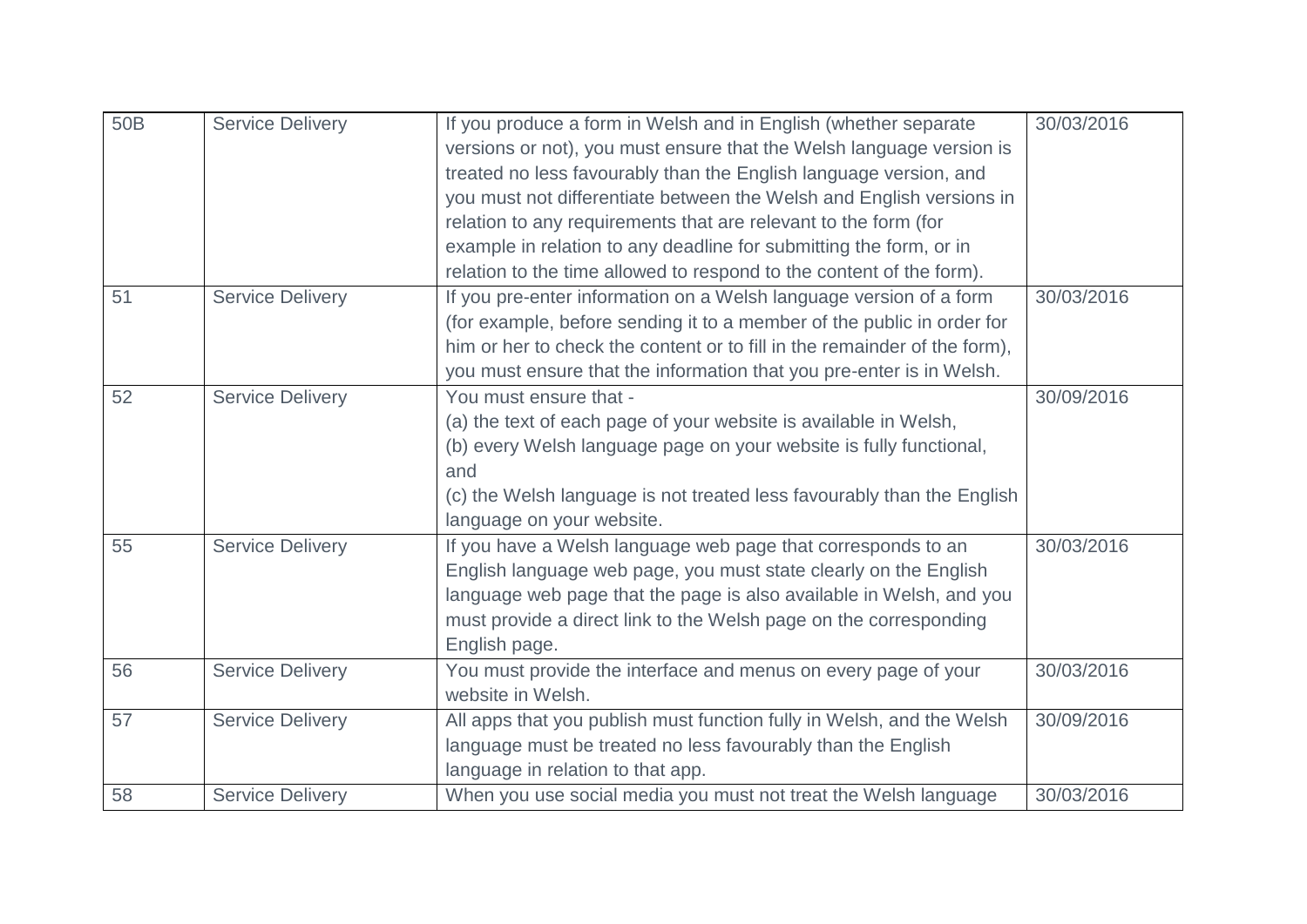|    |                         | less favourably than the English language.                             |            |
|----|-------------------------|------------------------------------------------------------------------|------------|
| 59 | <b>Service Delivery</b> | If a person contacts you by social media in Welsh, you must reply in   | 30/03/2016 |
|    |                         | Welsh (if an answer is required).                                      |            |
| 60 | <b>Service Delivery</b> | You must ensure that any self service machines that you have           | 30/09/2016 |
|    |                         | function fully in Welsh, and the Welsh language must be treated no     |            |
|    |                         | less favourably than the English language in relation to that machine. |            |
| 61 | <b>Service Delivery</b> | When you erect a new sign or renew a sign (including temporary         | 30/03/2016 |
|    |                         | signs), any text displayed on the sign must be displayed in Welsh      |            |
|    |                         | (whether on the same sign as you display corresponding English         |            |
|    |                         | language text or on a separate sign); and if the same text is          |            |
|    |                         | displayed in Welsh and in English, you must not treat the Welsh        |            |
|    |                         | language text less favourably than the English language text.          |            |
| 62 | <b>Service Delivery</b> | When you erect a new sign or renew a sign (including temporary         | 30/03/2016 |
|    |                         | signs) which conveys the same information in Welsh and in English,     |            |
|    |                         | the Welsh language text must be positioned so that it is likely to be  |            |
|    |                         | read first.                                                            |            |
| 63 | <b>Service Delivery</b> | You must ensure that the Welsh language text on signs is accurate in   | 30/03/2016 |
|    |                         | terms of meaning and expression.                                       |            |
| 64 | <b>Service Delivery</b> | Any reception service you make available in English must also be       | 30/09/2017 |
|    |                         | available in Welsh, and any person who requires a Welsh language       |            |
|    |                         | reception service must not be treated less favourably than a person    |            |
|    |                         | who requires an English language reception service.                    |            |
|    |                         | You must comply with standard 64 in relation to the following by       |            |
|    |                         | <b>30 September 2017:</b>                                              |            |
|    |                         | O The body's main reception service.                                   |            |
|    |                         | You must comply with standard 64 in relation to the following by       |            |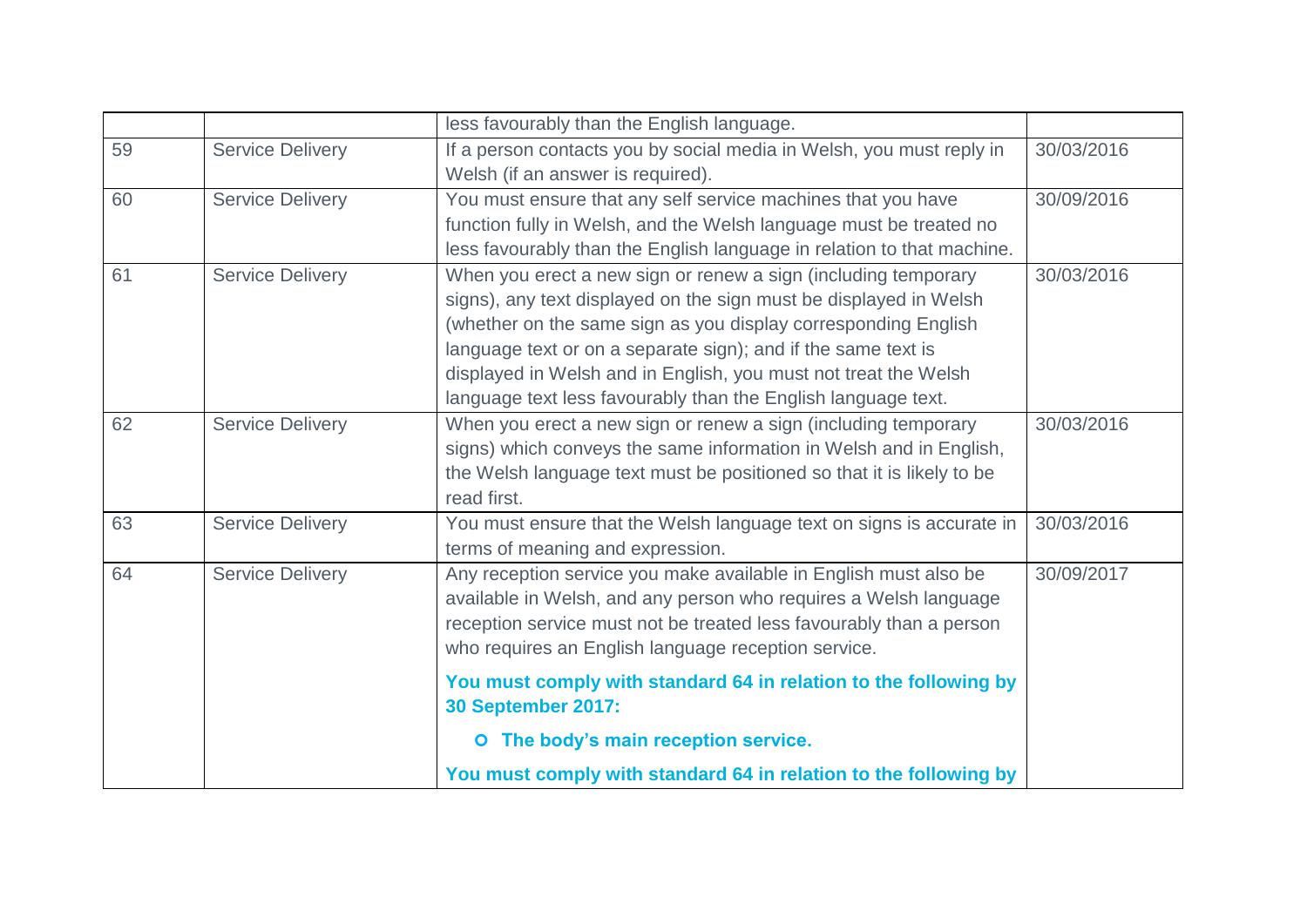|     |                         | <b>30 September 2018:</b>                                                                                                                                                                                                                                                                                                                                          |            |
|-----|-------------------------|--------------------------------------------------------------------------------------------------------------------------------------------------------------------------------------------------------------------------------------------------------------------------------------------------------------------------------------------------------------------|------------|
| 65  | <b>Service Delivery</b> | O Bargoed, Risca, Rhymney, Blackwood, Caerphilly and<br><b>Ystrad Mynach libraries;</b><br><b>O</b> Caerphilly Visitor Centre;<br><b>O</b> Llancaiach Fawr Manor House;<br><b>O</b> Registration Services at Penallta House;<br>O Caerphilly, Heolddu, Newbridge and Risca leisure centres.<br>If you arrange a visit or appointment in advance for a person ("P") | 30/09/2017 |
|     |                         | which will mean that P will come to your reception, you must ask P<br>whether P wishes to receive a Welsh language reception service<br>(unless you already know whether P wishes to receive that service in<br>Welsh).                                                                                                                                            |            |
|     |                         | You must comply with standard 65 in relation to the following by<br>30 September 2017 and until 30 September 2018:                                                                                                                                                                                                                                                 |            |
|     |                         | O Bargoed, Risca, Rhymney, Blackwood, Caerphilly and<br><b>Ystrad Mynach libraries;</b><br><b>O</b> Caerphilly Visitor Centre;<br><b>O</b> Llancaiach Fawr Manor House;<br><b>O</b> Registration Services at Penallta House;<br>O Caerphilly, Heolddu, Newbridge and Risca leisure centres.                                                                        |            |
| 65A | <b>Service Delivery</b> | You must provide a face to face Welsh language reception service<br>for a person ("P") at your reception if you have arranged a visit or<br>appointment for P in advance and - (a) P has informed you in<br>advance that P wishes to receive the service in Welsh, or (b) you are<br>already aware that P wishes to receive the service in Welsh.                  | 30/09/2017 |
|     |                         | You must comply with standard 65A in relation to the following                                                                                                                                                                                                                                                                                                     |            |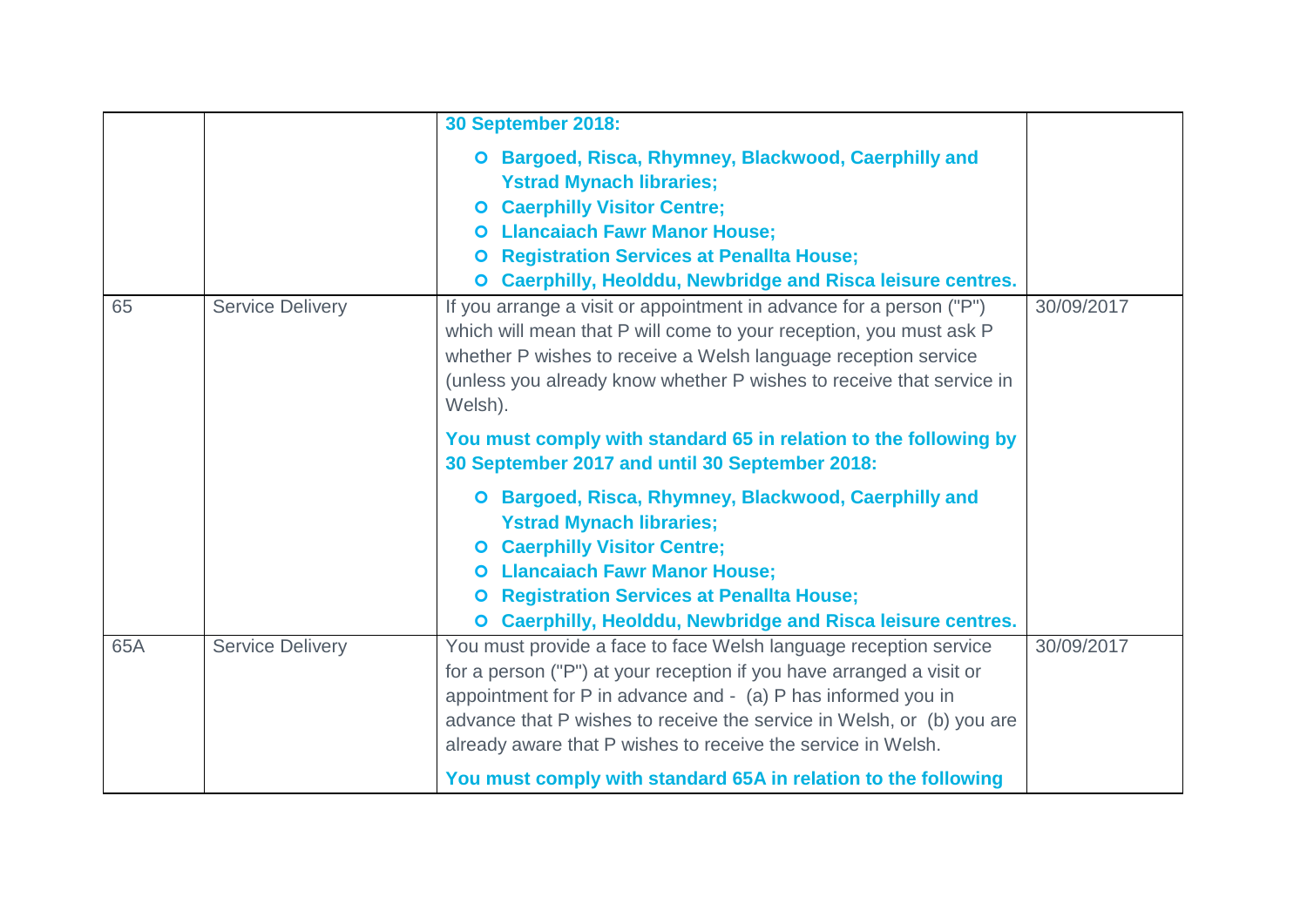|    |                         | by 30 September 2017 and until 30 September 2018:                                                                                                                                                                                                                                                                                                                                                                                                       |            |
|----|-------------------------|---------------------------------------------------------------------------------------------------------------------------------------------------------------------------------------------------------------------------------------------------------------------------------------------------------------------------------------------------------------------------------------------------------------------------------------------------------|------------|
| 66 | <b>Service Delivery</b> | O Bargoed, Risca, Rhymney, Blackwood, Caerphilly and<br><b>Ystrad Mynach libraries;</b><br><b>O</b> Caerphilly Visitor Centre;<br><b>O</b> Llancaiach Fawr Manor House;<br><b>Registration Services at Penallta House;</b><br>$\bullet$<br>Caerphilly, Heolddu, Newbridge and Risca leisure centres.<br>$\bullet$<br>If you have no face to face Welsh language reception service<br>available, you must ensure that a Welsh language reception service | 30/09/2017 |
|    |                         | is available over a phone in your reception.                                                                                                                                                                                                                                                                                                                                                                                                            |            |
|    |                         | You must comply with standard 66 in relation to the following by<br><b>30 September 2017:</b>                                                                                                                                                                                                                                                                                                                                                           |            |
|    |                         | O All other reception services that are not required to<br>comply in accordance with standard 64 and/or standards<br>65 and 65A.                                                                                                                                                                                                                                                                                                                        |            |
| 67 | <b>Service Delivery</b> | You must display a sign in your reception which states (in Welsh) that<br>persons are welcome to use the Welsh language at the reception.                                                                                                                                                                                                                                                                                                               | 30/03/2016 |
| 68 | <b>Service Delivery</b> | You must ensure that staff at the reception who are able to provide a<br>Welsh language reception service wear a badge to convey that.                                                                                                                                                                                                                                                                                                                  | 30/03/2016 |
| 69 | <b>Service Delivery</b> | Any official notice that you publish or display must be published or<br>displayed in Welsh, and you must not treat any Welsh language<br>version of a notice less favourably than an English language version.                                                                                                                                                                                                                                          | 30/03/2016 |
| 70 | <b>Service Delivery</b> | When you publish or display an official notice that contains Welsh<br>language text as well as English language text, the Welsh language<br>text must be positioned so that it is likely to be read first.                                                                                                                                                                                                                                              | 30/03/2016 |
| 71 | <b>Service Delivery</b> | Any documents that you publish which relate to applications for a                                                                                                                                                                                                                                                                                                                                                                                       | 30/03/2016 |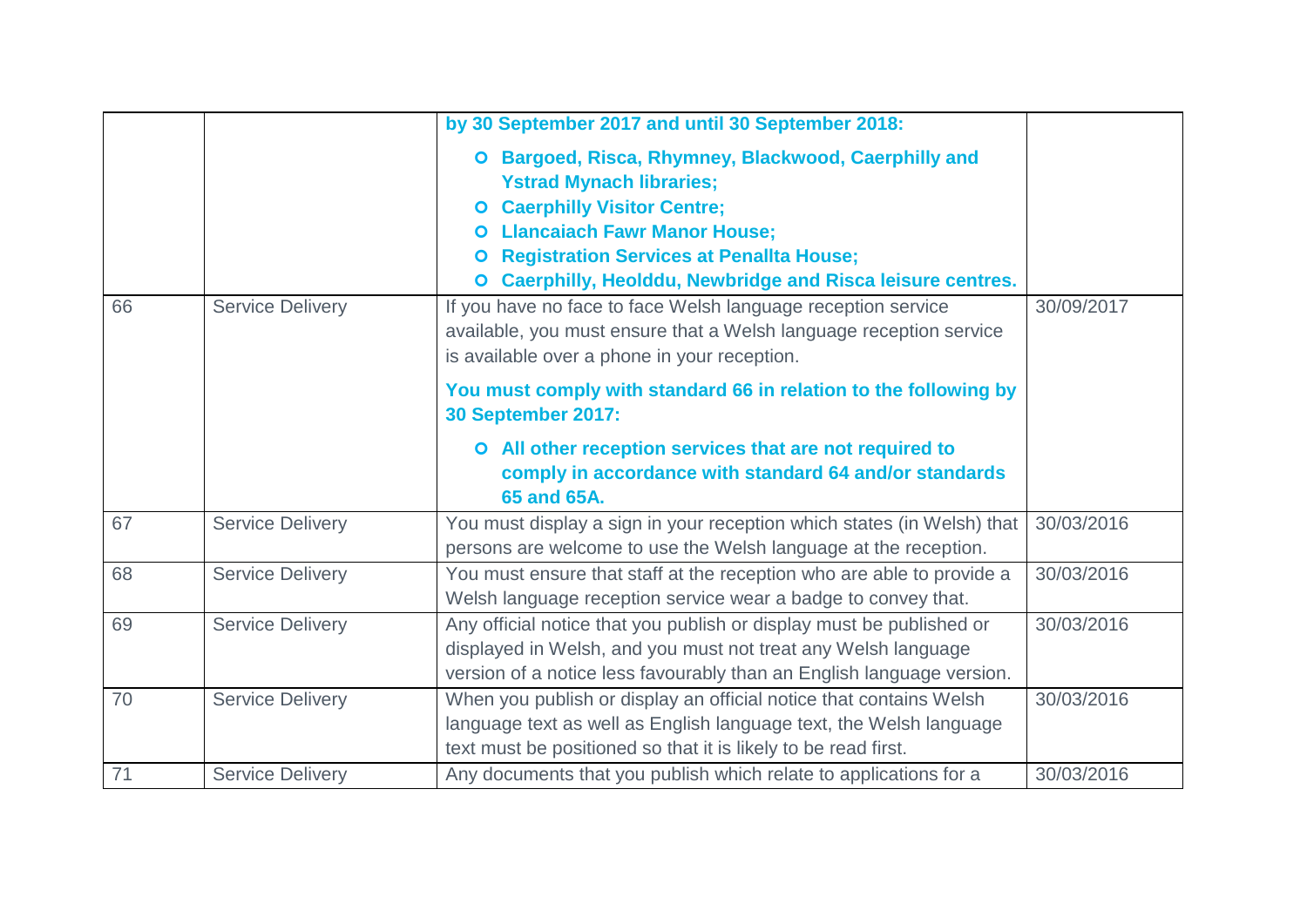|            |                         | grant, must be published in Welsh, and you must not treat a Welsh         |            |
|------------|-------------------------|---------------------------------------------------------------------------|------------|
|            |                         | language version of such documents less favourably than an English        |            |
|            |                         | language version.                                                         |            |
| 72         | <b>Service Delivery</b> | When you invite applications for a grant, you must state in the           | 30/03/2016 |
|            |                         | invitation that applications may be submitted in Welsh and that any       |            |
|            |                         | application submitted in Welsh will be treated no less favourably than    |            |
|            |                         | an application submitted in English.                                      |            |
| <b>72A</b> | <b>Service Delivery</b> | You must not treat applications for a grant submitted in Welsh less       | 30/03/2016 |
|            |                         | favourably than applications submitted in English (including, amongst     |            |
|            |                         | other matters, in relation to the closing date for receiving applications |            |
|            |                         | and in relation to the time-scale for informing applicants of decisions). |            |
| 74         | <b>Service Delivery</b> | If you receive an application for a grant in Welsh and it is necessary    | 30/03/2016 |
|            |                         | to interview the applicant as part of your assessment of the              |            |
|            |                         | application you must -                                                    |            |
|            |                         | (a) offer to provide a translation service from Welsh to English to       |            |
|            |                         | enable the applicant to use the Welsh language at the interview, and      |            |
|            |                         | (b) if the applicant wishes to use the Welsh language at the interview,   |            |
|            |                         | provide a simultaneous translation service for that purpose (unless       |            |
|            |                         | you conduct the interview in Welsh without a translation service).        |            |
| 75         | <b>Service Delivery</b> | When you inform an applicant of your decision in relation to an           | 30/03/2016 |
|            |                         | application for a grant, you must do so in Welsh if the application was   |            |
|            |                         | submitted in Welsh.                                                       |            |
| 76         | <b>Service Delivery</b> | Any invitations to tender for a contract that you publish must be         | 30/03/2016 |
|            |                         | published in Welsh, and you must not treat a Welsh language version       |            |
|            |                         | of any invitation less favourably than an English language version.       |            |
|            |                         | You must comply with standard 76 in the following                         |            |
|            |                         | circumstances:                                                            |            |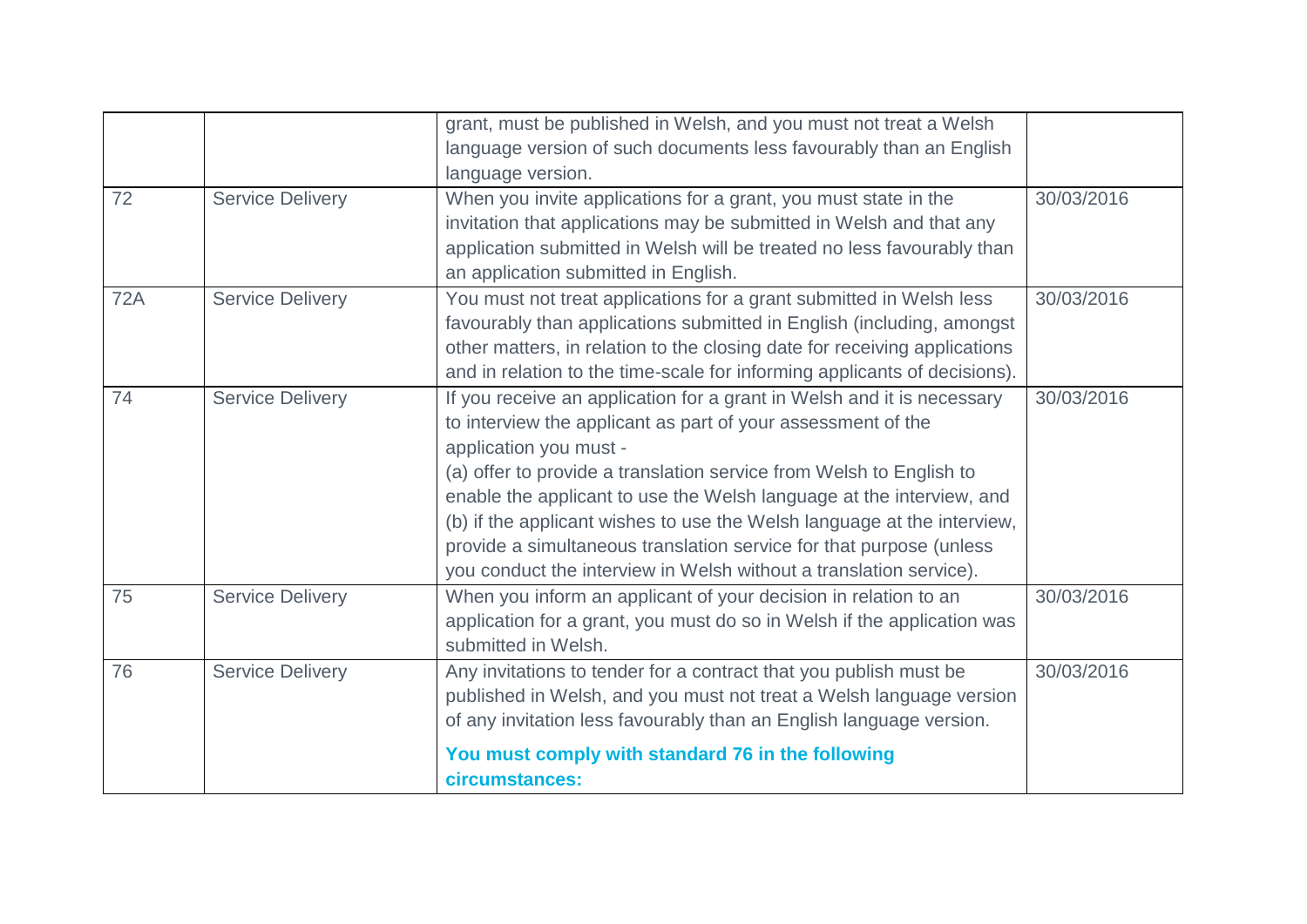|            |                         | O If the subject matter of the tender for a contract suggests<br>that it should be produced in Welsh, or<br>If the anticipated audience, and their expectations,<br>$\bullet$<br>suggests that the document should be produced in<br>Welsh.                                                                                                                                                                                                                                                                |            |
|------------|-------------------------|------------------------------------------------------------------------------------------------------------------------------------------------------------------------------------------------------------------------------------------------------------------------------------------------------------------------------------------------------------------------------------------------------------------------------------------------------------------------------------------------------------|------------|
| 77         | <b>Service Delivery</b> | When you publish invitations to tender for a contract, you must state<br>in the invitation that tenders may be submitted in Welsh, and that a<br>tender submitted in Welsh will be treated no less favourably than a<br>tender submitted in English.                                                                                                                                                                                                                                                       | 30/03/2016 |
| <b>77A</b> | <b>Service Delivery</b> | You must not treat a tender for a contract submitted in Welsh less<br>favourably than a tender submitted in English (including, amongst<br>other matters, in relation to the closing date for receiving tenders, and<br>in relation to the time-scale for informing tenderers of decisions).                                                                                                                                                                                                               | 30/03/2016 |
| 79         | <b>Service Delivery</b> | If you receive a tender in Welsh and it is necessary to interview the<br>tenderer as part of your assessment of the tender you must -<br>(a) offer to provide a translation service from Welsh to English to<br>enable the tenderer to use the Welsh language at the interview, and<br>(b) if the tenderer wishes to use the Welsh language at the interview,<br>provide a simultaneous translation service for that purpose (unless<br>you conduct the interview in Welsh without a translation service). | 30/03/2016 |
| 80         | <b>Service Delivery</b> | When you inform a tenderer of your decision in relation to a tender,<br>you must do so in Welsh if the tender was submitted in Welsh.                                                                                                                                                                                                                                                                                                                                                                      | 30/03/2016 |
| 81         | <b>Service Delivery</b> | You must promote any Welsh language service that you provide, and<br>advertise that service in Welsh.                                                                                                                                                                                                                                                                                                                                                                                                      | 30/03/2016 |
| 82         | <b>Service Delivery</b> | If you provide a service in Welsh that corresponds to a service you<br>provide in English, any publicity or document that you produce, or<br>website that you publish, which refers to the English service must                                                                                                                                                                                                                                                                                            | 30/03/2016 |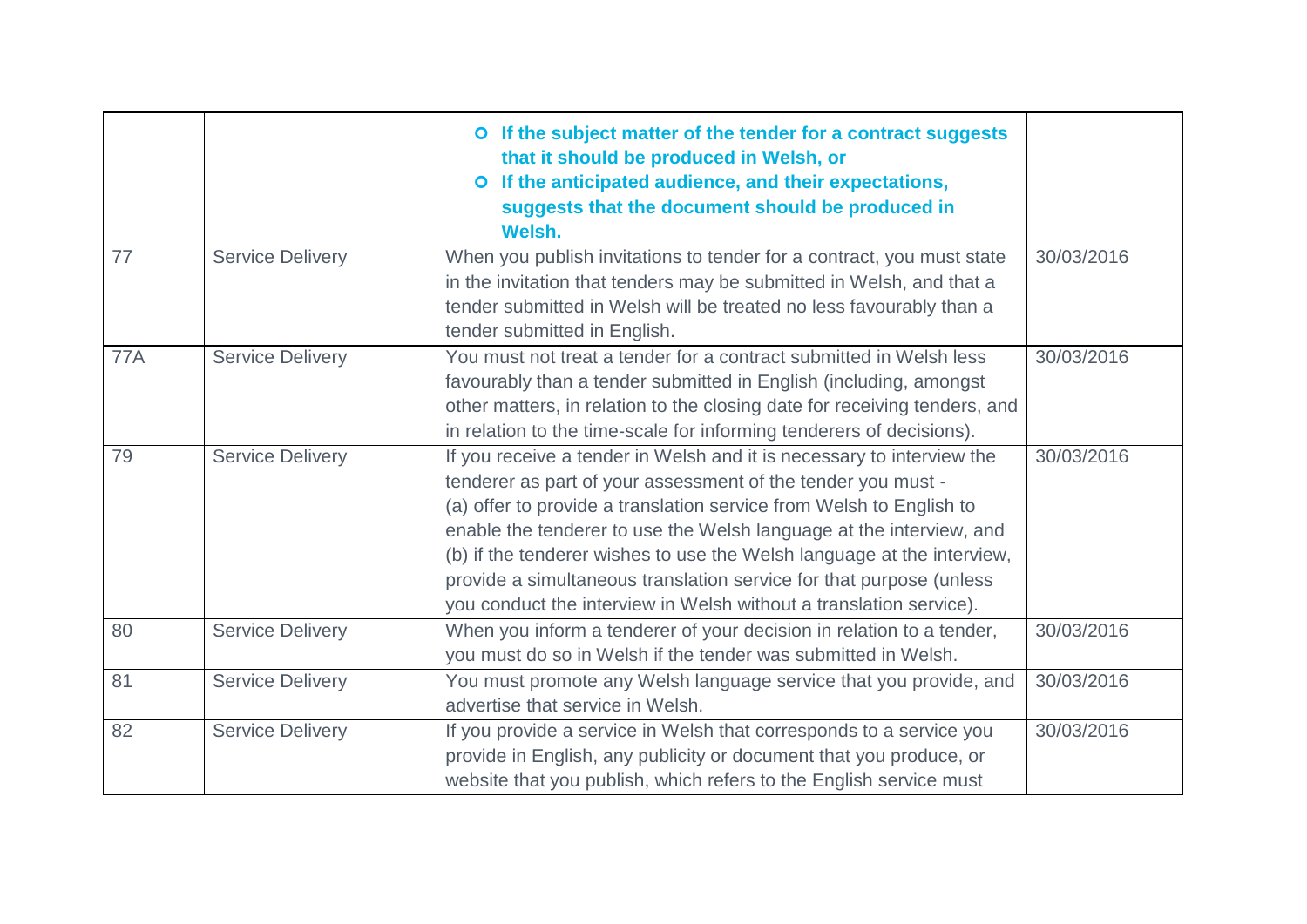|          |                                                    | also state that a corresponding service is available in Welsh.                                                                                                                                                                                                                                                                               |                          |
|----------|----------------------------------------------------|----------------------------------------------------------------------------------------------------------------------------------------------------------------------------------------------------------------------------------------------------------------------------------------------------------------------------------------------|--------------------------|
| 83<br>84 | <b>Service Delivery</b><br><b>Service Delivery</b> | When you form, revise or present your corporate identity, you must<br>not treat the Welsh language less favourably than the English<br>language.<br>If you offer an education course that is open to the public, you must                                                                                                                    | 30/03/2016<br>30/03/2016 |
|          |                                                    | offer it in Welsh.<br>You must comply with standard 84 in every circumstance,<br>except:                                                                                                                                                                                                                                                     |                          |
|          |                                                    | O when an assessment carried out in accordance with<br>standard 86 comes to the conclusion that there is no need<br>for that course to be offered in Welsh.                                                                                                                                                                                  |                          |
| 86       | <b>Service Delivery</b>                            | If you develop an education course that is to be offered to the public,<br>you must assess the need for that course to be offered in Welsh; and<br>you must ensure that the assessment is published on your website.                                                                                                                         | 30/03/2016               |
| 87       | <b>Service Delivery</b>                            | When you announce a message over a public address system, you<br>must make that announcement in Welsh and, if the announcement is<br>made in Welsh and in English, the announcement must be made in<br>Welsh first.                                                                                                                          | 30/03/2016               |
| 88       | <b>Policy Making</b>                               | When you formulate a new policy, or review or revise an existing<br>policy, you must consider what effects, if any (whether positive or<br>adverse), the policy decision would have on -<br>(a) opportunities for persons to use the Welsh language, and<br>(b) treating the Welsh language no less favourably than the English<br>language. | 30/09/2016               |
| 89       | <b>Policy Making</b>                               | When you formulate a new policy, or review or revise an existing<br>policy, you must consider how the policy could be formulated (or how<br>an existing policy could be changed) so that the policy decision would                                                                                                                           | 30/09/2016               |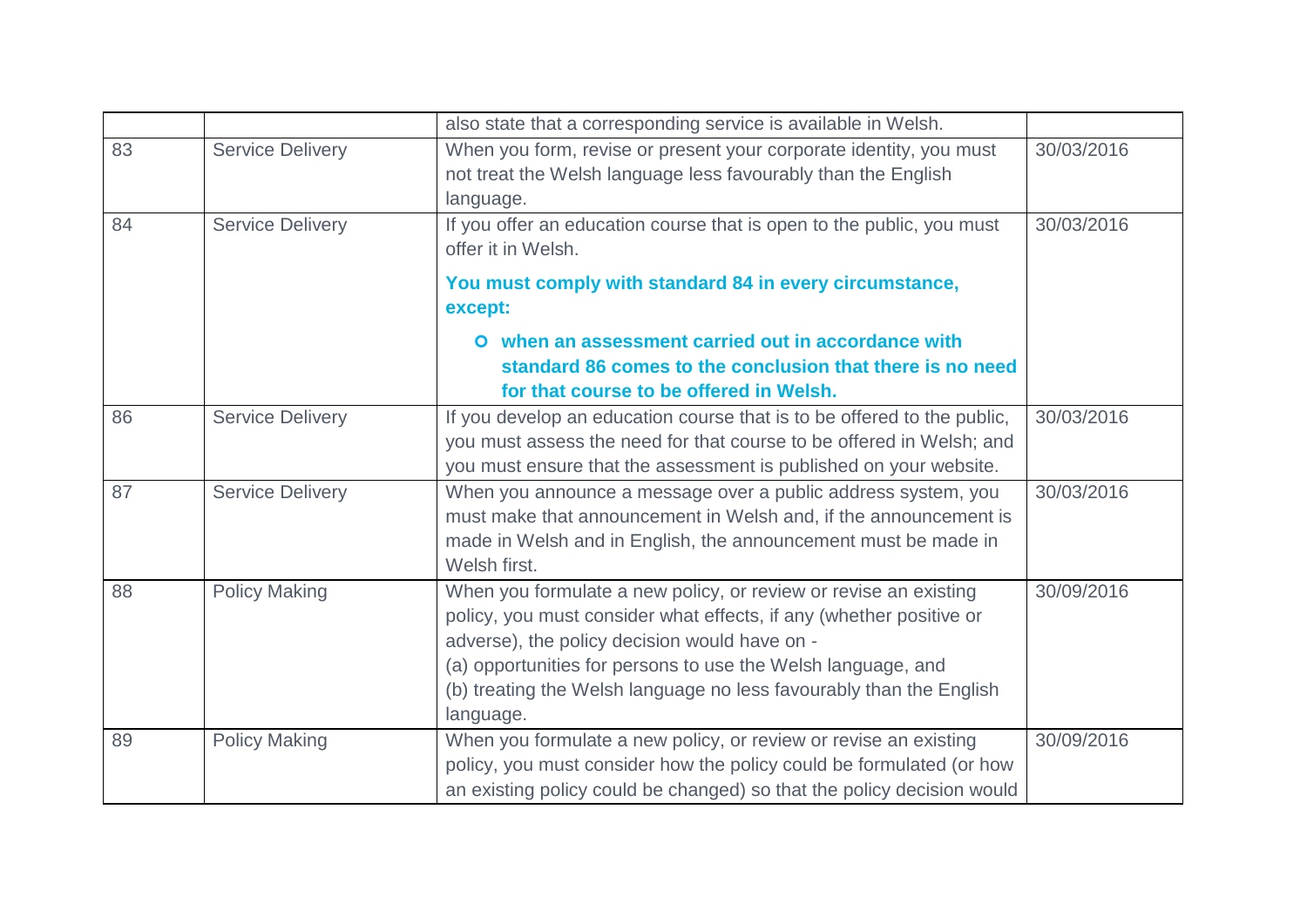|    |                      | have positive effects, or increased positive effects, on -             |            |
|----|----------------------|------------------------------------------------------------------------|------------|
|    |                      | (a) opportunities for persons to use the Welsh language, and           |            |
|    |                      | (b) treating the Welsh language no less favourably than the English    |            |
|    |                      | language.                                                              |            |
| 90 | <b>Policy Making</b> | When you formulate a new policy, or review or revise an existing       | 30/09/2016 |
|    |                      | policy, you must consider how the policy could be formulated (or how   |            |
|    |                      | an existing policy could be changed) so that the policy decision would |            |
|    |                      | not have adverse effects, or so that it would have decreased adverse   |            |
|    |                      | effects, on -                                                          |            |
|    |                      | (a) opportunities for persons to use the Welsh language, and           |            |
|    |                      | (b) treating the Welsh language no less favourably than the English    |            |
|    |                      | language.                                                              |            |
| 91 | <b>Policy Making</b> | When you publish a consultation document which relates to a policy     | 30/09/2016 |
|    |                      | decision, the document must consider, and seek views on, the effects   |            |
|    |                      | (whether positive or adverse) that the policy decision under           |            |
|    |                      | consideration would have on -                                          |            |
|    |                      | (a) opportunities for persons to use the Welsh language, and           |            |
|    |                      | (b) treating the Welsh language no less favourably than the English    |            |
|    |                      | language.                                                              |            |
| 92 | <b>Policy Making</b> | When you publish a consultation document which relates to a policy     | 30/09/2016 |
|    |                      | decision the document must consider, and seek views on, how the        |            |
|    |                      | policy under consideration could be formulated or revised so that it   |            |
|    |                      | would have positive effects, or increased positive effects, on         |            |
|    |                      | (a) opportunities for persons to use the Welsh language, and           |            |
|    |                      | (b) treating the Welsh language no less favourably than the English    |            |
|    |                      | language.                                                              |            |
| 93 | <b>Policy Making</b> | When you publish a consultation document which relates to a policy     | 30/09/2016 |
|    |                      | decision the document must consider, and seek views on, how the        |            |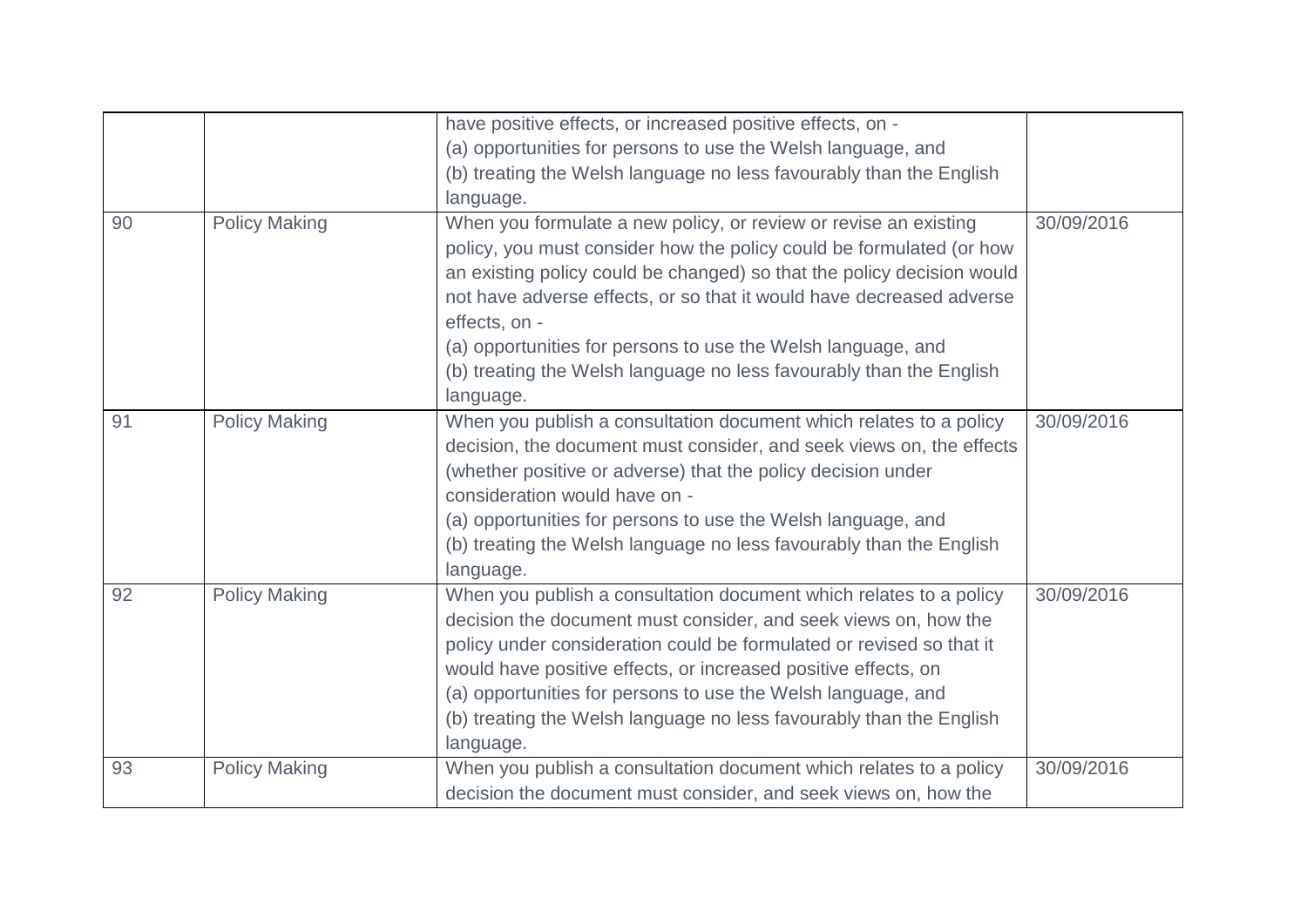|    |                      | policy under consideration could be formulated or revised so that it<br>would not have adverse effects, or so that it would have decreased<br>adverse effects, on -<br>(a) opportunities for persons to use the Welsh language, and<br>(b) treating the Welsh language no less favourably than the English<br>language.                                                                                                                                                                                                                                                                                                                                                                                                                                                                                                                                                                                                                                                                                                                                                                                                                                                                                                                                                                            |            |
|----|----------------------|----------------------------------------------------------------------------------------------------------------------------------------------------------------------------------------------------------------------------------------------------------------------------------------------------------------------------------------------------------------------------------------------------------------------------------------------------------------------------------------------------------------------------------------------------------------------------------------------------------------------------------------------------------------------------------------------------------------------------------------------------------------------------------------------------------------------------------------------------------------------------------------------------------------------------------------------------------------------------------------------------------------------------------------------------------------------------------------------------------------------------------------------------------------------------------------------------------------------------------------------------------------------------------------------------|------------|
| 94 | <b>Policy Making</b> | You must produce and publish a policy on awarding grants (or, where<br>appropriate, amend an existing policy) which requires you to take the<br>following matters into account when you make decisions in relation to<br>the awarding of a grant -<br>(a) what effects, if any (and whether positive or negative), the<br>awarding of a grant would have on -<br>(i) opportunities for persons to use the Welsh language, and<br>(ii) treating the Welsh language no less favourably than the English<br>language;<br>(b) how the decision could be taken or implemented (for example, by<br>imposing conditions of grant) so that it would have positive effects, or<br>increased positive effects, on -<br>(i) opportunities for persons to use the Welsh language, and<br>(ii) treating the Welsh language no less favourably than the English<br>language;<br>(c) how the decision could be taken or implemented (for example, by<br>imposing conditions of grant) so that it would not have adverse<br>effects, or so that it would have decreased adverse effects on -<br>(i) opportunities for persons to use the Welsh language, and<br>(ii) treating the Welsh language no less favourably than the English<br>language;<br>(ch) whether you need to ask the applicant for any additional | 30/09/2016 |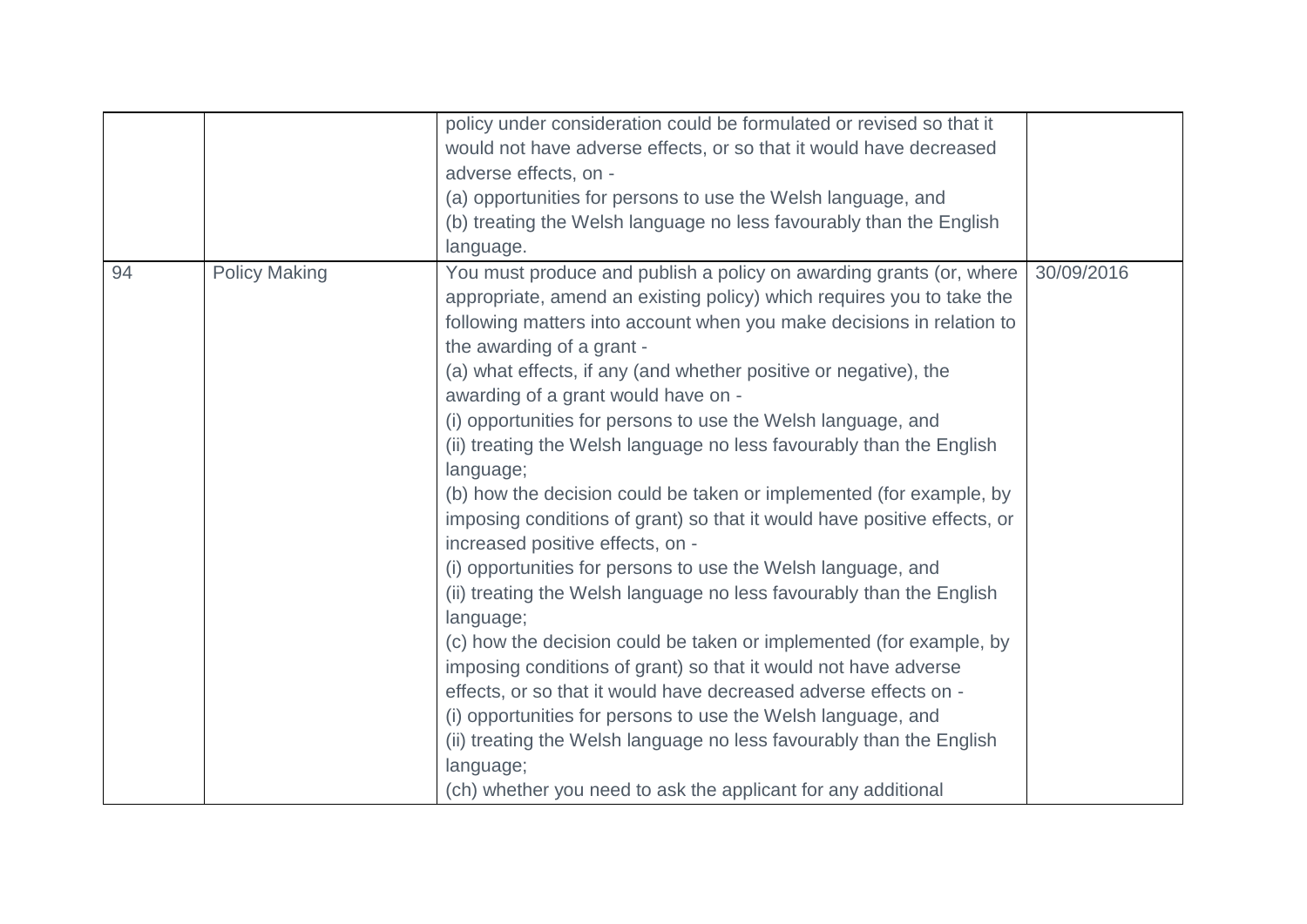|    |                      | information in order to assist you in assessing the effects of awarding<br>a grant on -<br>(i) opportunities for persons to use the Welsh language, and<br>(ii) treating the Welsh language no less favourably than the English<br>language.                                                                                                                                                                                                                                  |            |
|----|----------------------|-------------------------------------------------------------------------------------------------------------------------------------------------------------------------------------------------------------------------------------------------------------------------------------------------------------------------------------------------------------------------------------------------------------------------------------------------------------------------------|------------|
| 95 | <b>Policy Making</b> | When you commission or undertake research that is intended to<br>assist you to make a policy decision, you must ensure that the<br>research considers what effects, if any (and whether positive or<br>adverse), the policy decision under consideration would have on -<br>(a) opportunities for persons to use the Welsh language, and<br>(b) treating the Welsh language no less favourably than the English<br>language.                                                  | 30/09/2016 |
| 96 | <b>Policy Making</b> | When you commission or undertake research that is intended to<br>assist you to make a policy decision, you must ensure that the<br>research considers how the policy decision under consideration could<br>be made so that it would have a positive effects, or so that it would<br>have increased positive effects, on -<br>(a) opportunities for persons to use the Welsh language, and<br>(b) treating the Welsh language no less favourably than the English<br>language. | 30/09/2016 |
| 97 | <b>Policy Making</b> | When you commission or undertake research that is intended to<br>assist you to make a policy decision, you must ensure that the<br>research considers how the policy decision under consideration could<br>be made so that it would not have adverse effects, or so that it would<br>have decreased adverse effects, on -<br>(a) opportunities for persons to use the Welsh language, and<br>(b) treating the Welsh language no less favourably than the English<br>language. | 30/09/2016 |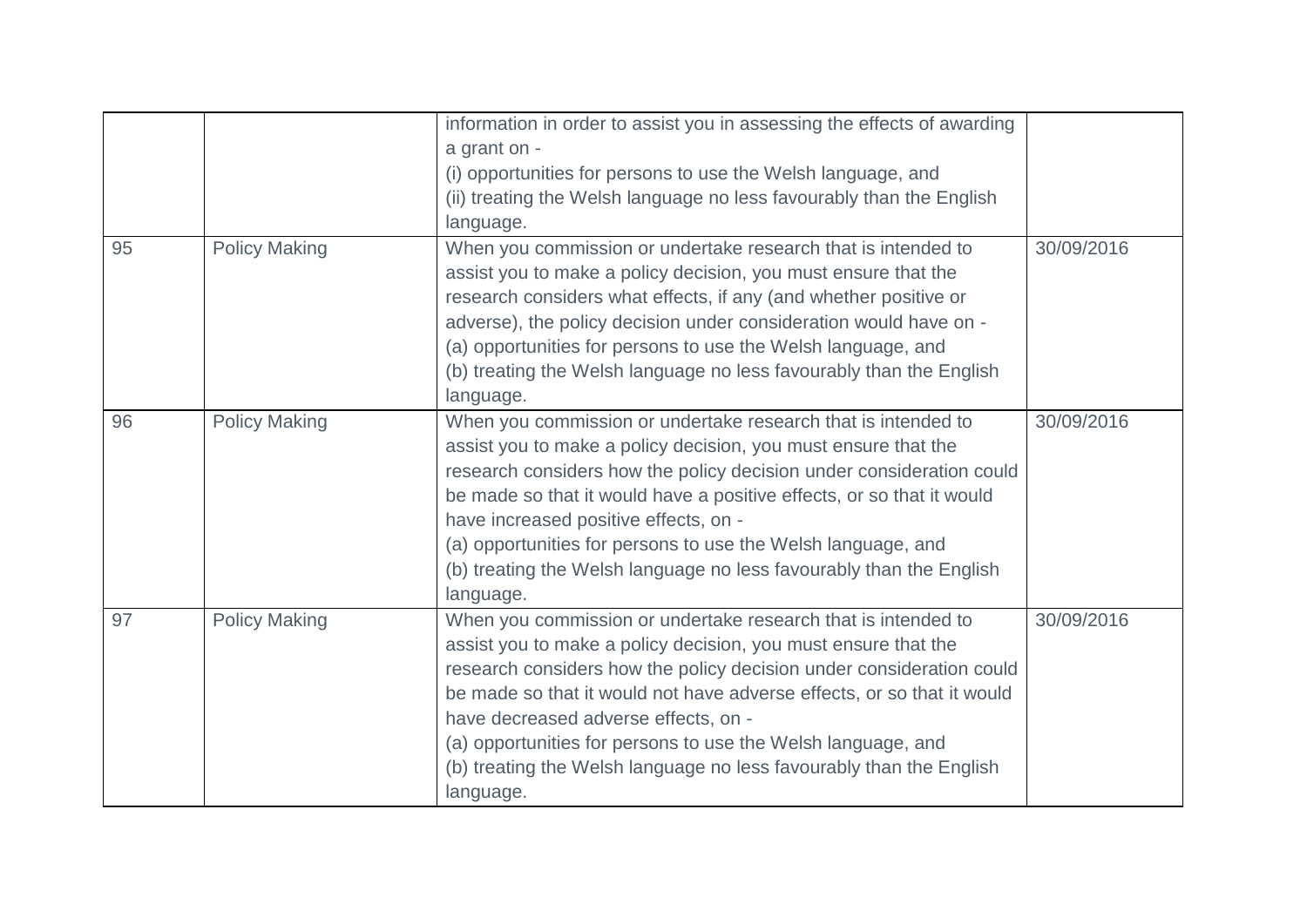| 98  | Operational | You must develop a policy on using Welsh internally for the purpose   | 30/03/2016 |
|-----|-------------|-----------------------------------------------------------------------|------------|
|     |             | of promoting and facilitating the use of the language, and you must   |            |
|     |             | publish that policy on your intranet.                                 |            |
| 99  | Operational | When you offer a new post to an individual, you must ask that         | 30/03/2016 |
|     |             | individual whether he or she wishes for the contract of employment or |            |
|     |             | contract for services to be provided in Welsh; and if that is the     |            |
|     |             | individual's wish you must provide the contract in Welsh.             |            |
| 100 | Operational | You must -                                                            | 30/09/2016 |
|     |             | (a) ask each employee whether he or she wishes to receive any         |            |
|     |             | paper correspondence that relates to his or her employment, and       |            |
|     |             | which is addressed to him or her personally, in Welsh, and            |            |
|     |             | (b) if an employee so wishes, provide any such correspondence to      |            |
|     |             | that employee in Welsh.                                               |            |
| 101 | Operational | You must ask each employee whether he or she wishes to receive        | 30/09/2016 |
|     |             | any documents that outline his or her training needs or requirements  |            |
|     |             | in Welsh; and if that is the employee's wish you must provide any     |            |
|     |             | such documents to him or to her in Welsh.                             |            |
| 102 | Operational | You must ask each employee whether he or she wishes to receive        | 30/09/2016 |
|     |             | any documents that outline his or her performance objectives in       |            |
|     |             | Welsh; and if that is the employee's wish you must provide any such   |            |
|     |             | documents to him or to her in Welsh.                                  |            |
| 103 | Operational | You must ask each employee whether he or she wishes to receive        | 30/09/2016 |
|     |             | any documents that outline or record his or her career plan in Welsh; |            |
|     |             | and if that is the employee's wish you must provide any such          |            |
|     |             | documents to him or to her in Welsh.                                  |            |
| 104 | Operational | You must ask each employee whether he or she wishes to receive        | 30/09/2016 |
|     |             | any forms that record and authorise -                                 |            |
|     |             | (a) annual leave,                                                     |            |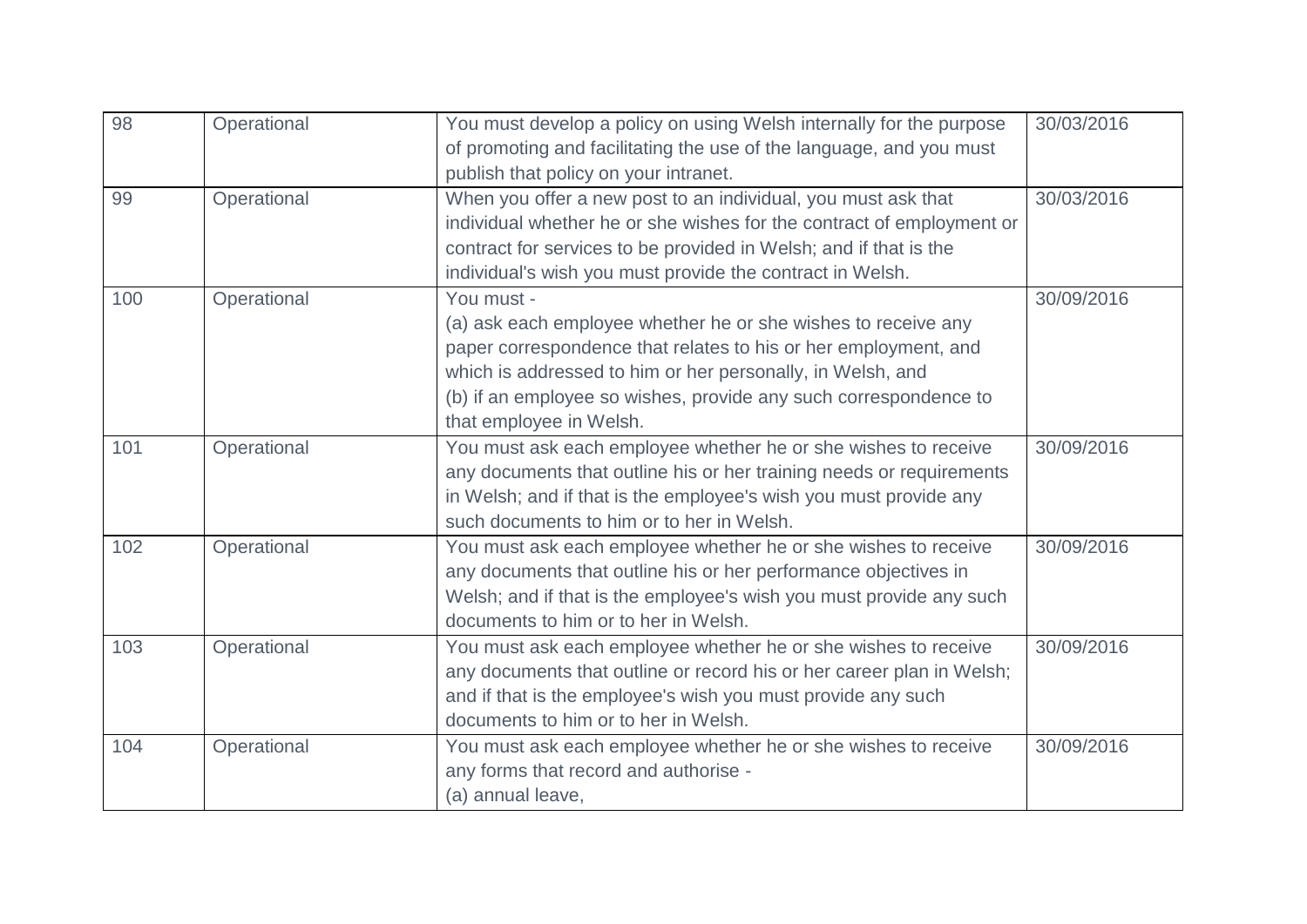|      |             | (b) absences from work, and                                             |            |
|------|-------------|-------------------------------------------------------------------------|------------|
|      |             | (c) flexible working hours,                                             |            |
|      |             | in Welsh; and if that is an employee's wish, you must provide any       |            |
|      |             | such forms to him or to her in Welsh.                                   |            |
| 105  | Operational | If you publish a policy relating to behaviour in the workplace, you     | 30/09/2016 |
|      |             | must publish it in Welsh.                                               |            |
| 106  | Operational | If you publish a policy relating to health and well-being at work, you  | 30/09/2016 |
|      |             | must publish it in Welsh.                                               |            |
| 107  | Operational | If you publish a policy relating to salaries or workplace benefits, you | 30/09/2016 |
|      |             | must publish it in Welsh.                                               |            |
| 108  | Operational | If you publish a policy relating to performance management, you         | 30/09/2016 |
|      |             | must publish it in Welsh.                                               |            |
| 109  | Operational | If you publish a policy about absence from work, you must publish it    | 30/09/2016 |
|      |             | in Welsh.                                                               |            |
| 110  | Operational | If you publish a policy relating to working conditions, you must        | 30/09/2016 |
|      |             | publish it in Welsh.                                                    |            |
| 111  | Operational | If you publish a policy regarding work patterns, you must publish it in | 30/09/2016 |
|      |             | Welsh.                                                                  |            |
| 112  | Operational | You must allow each member of staff -                                   | 30/09/2016 |
|      |             | (a) to make complaints to you in Welsh, and                             |            |
|      |             | (b) to respond in Welsh to any complaint made about him or about        |            |
|      |             | her.                                                                    |            |
| 112A | Operational | You must state in any document that you have that sets out your         | 30/09/2016 |
|      |             | procedures for making complaints that each member of staff may -        |            |
|      |             | (a) make a complaint to you in Welsh, and                               |            |
|      |             | (b) respond to a complaint made about him or about her in Welsh;        |            |
|      |             | and you must also inform each member of staff of that right.            |            |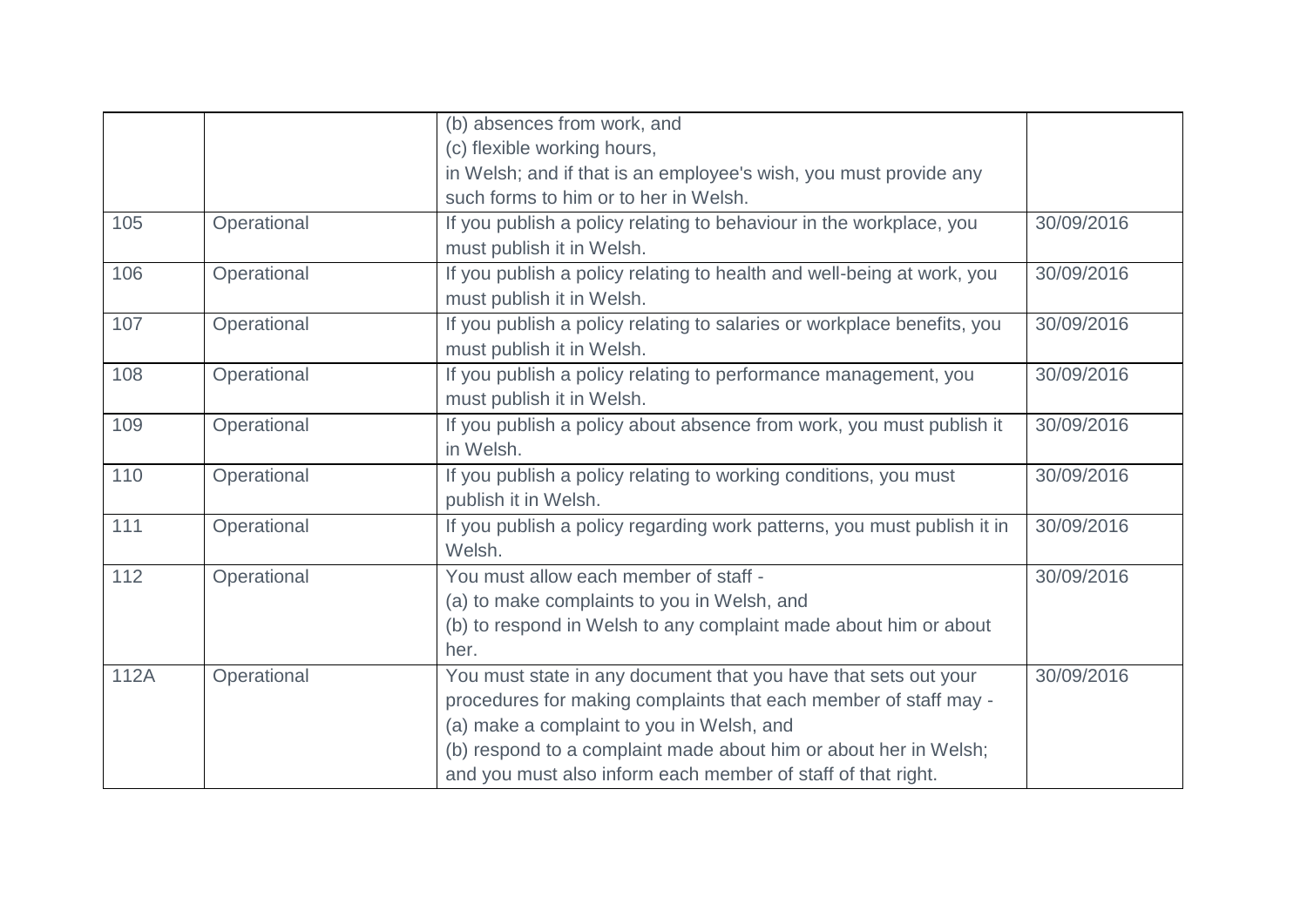| 114  | Operational | If you receive a complaint from a member of staff or a complaint       | 30/09/2016 |
|------|-------------|------------------------------------------------------------------------|------------|
|      |             | about a member of staff, and a meeting is required with that member    |            |
|      |             | of staff, you must -                                                   |            |
|      |             | (a) ask the member of staff whether he or she wishes to use the        |            |
|      |             | Welsh language at the meeting;                                         |            |
|      |             | (b) explain that you will provide a translation service from Welsh to  |            |
|      |             | English for that purpose if it is required; and if the member of staff |            |
|      |             | wishes to use the Welsh language, you must provide a simultaneous      |            |
|      |             | translation service from Welsh to English at the meeting (unless you   |            |
|      |             | conduct the meeting in Welsh without translation services).            |            |
| 115  | Operational | When you inform a member of staff of a decision you have reached       | 30/09/2016 |
|      |             | in relation to a complaint made by him or by her, or in relation to a  |            |
|      |             | complaint made about him or about her, you must do so in Welsh if      |            |
|      |             | that member of staff -                                                 |            |
|      |             | (a) made the complaint in Welsh,                                       |            |
|      |             | (b) responded in Welsh to a complaint about him or about her,          |            |
|      |             | (c) asked for a meeting about the complaint to be conducted in         |            |
|      |             | Welsh, or                                                              |            |
|      |             | (ch) asked to use the Welsh language at a meeting about the            |            |
|      |             | complaint.                                                             |            |
| 116  | Operational | You must allow all members of staff to respond in Welsh to             | 30/03/2016 |
|      |             | allegations made against them in any internal disciplinary process.    |            |
| 116A | Operational | You must -                                                             | 30/03/2016 |
|      |             | (a) state in any document that you have which sets out your            |            |
|      |             | arrangements for disciplining staff that any member of staff may       |            |
|      |             | respond in Welsh to any allegations made against him or against her,   |            |
|      |             | and                                                                    |            |
|      |             | (b) if you commence a disciplinary procedure in relation to a member   |            |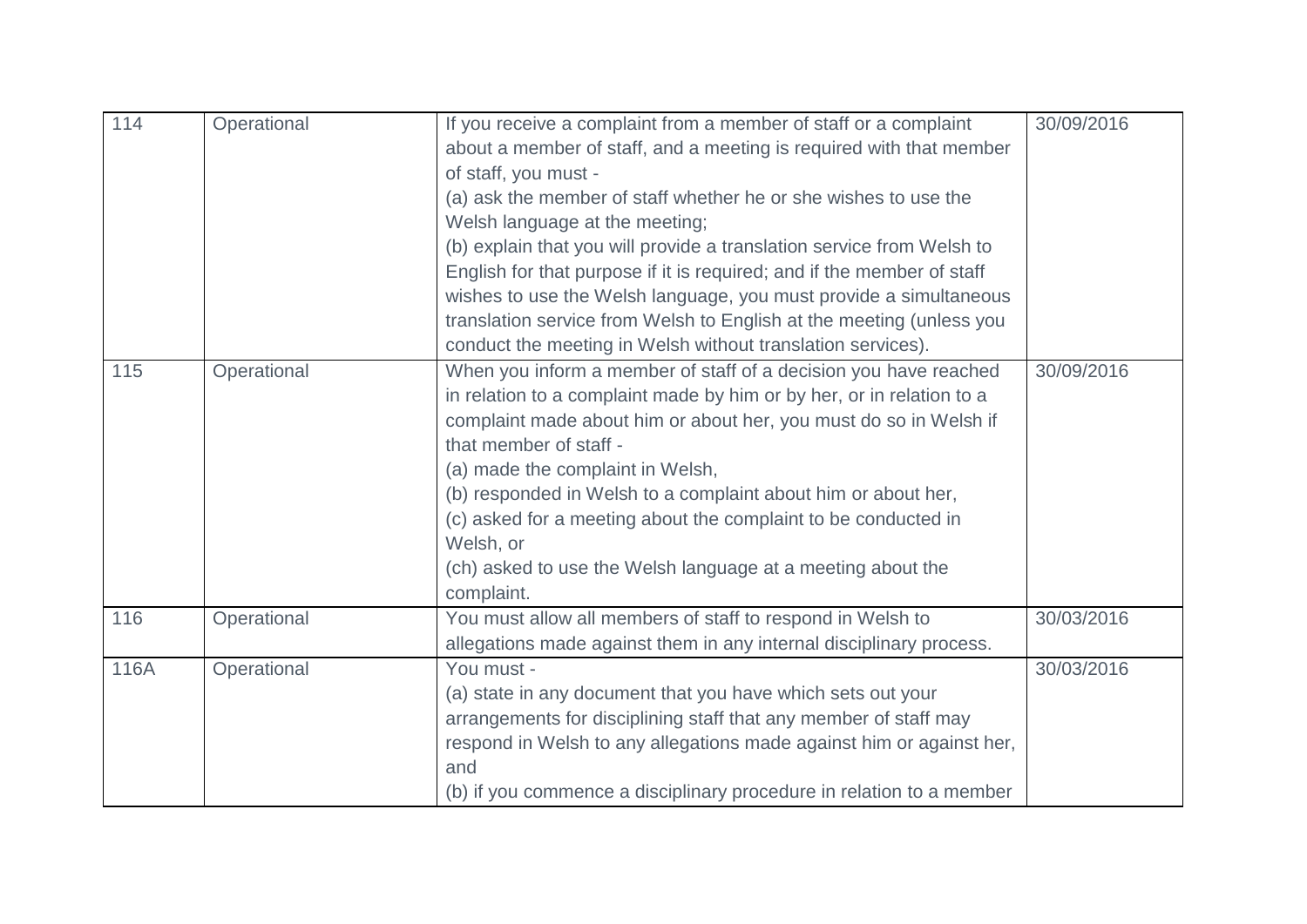|     |             | of staff, inform that member of staff of that right.                     |            |
|-----|-------------|--------------------------------------------------------------------------|------------|
| 118 | Operational | If you organise a meeting with a member of staff regarding a             | 30/03/2016 |
|     |             | disciplinary matter that relates to his or her conduct you must -        |            |
|     |             | (a) ask the member of staff whether he or she wishes to use the          |            |
|     |             | Welsh language at the meeting, and                                       |            |
|     |             | (b) explain that you will provide a translation service for that purpose |            |
|     |             | if it is required; and, if the member of staff wishes to use the Welsh   |            |
|     |             | language, you must provide a simultaneous translation service from       |            |
|     |             | Welsh to English at the meeting (unless you conduct the meeting in       |            |
|     |             | Welsh without a translation service).                                    |            |
| 119 | Operational | When you inform a member of staff of a decision you have reached         | 30/03/2016 |
|     |             | following a disciplinary process, you must do so in Welsh if that        |            |
|     |             | member of staff -                                                        |            |
|     |             | (a) responded to allegations made against him or her in Welsh,           |            |
|     |             | (b) asked for a meeting regarding the disciplinary process to be         |            |
|     |             | conducted in Welsh, or                                                   |            |
|     |             | (c) asked to use the Welsh language at a meeting regarding the           |            |
|     |             | disciplinary process.                                                    |            |
| 120 | Operational | You must provide staff with computer software for checking spelling      | 30/09/2016 |
|     |             | and grammar in Welsh, and provide Welsh language interfaces for          |            |
|     |             | software (where an interface exists).                                    |            |
| 122 | Operational | You must ensure that -                                                   | 30/03/2016 |
|     |             | (a) the text of the homepage of your intranet is available in Welsh,     |            |
|     |             | (b) any Welsh language text on your intranet's homepage (or, where       |            |
|     |             | relevant, your Welsh language intranet homepage) is fully functional,    |            |
|     |             | and                                                                      |            |
|     |             | (c) the Welsh language is treated no less favourably than the English    |            |
|     |             | language in relation to the homepage of your intranet.                   |            |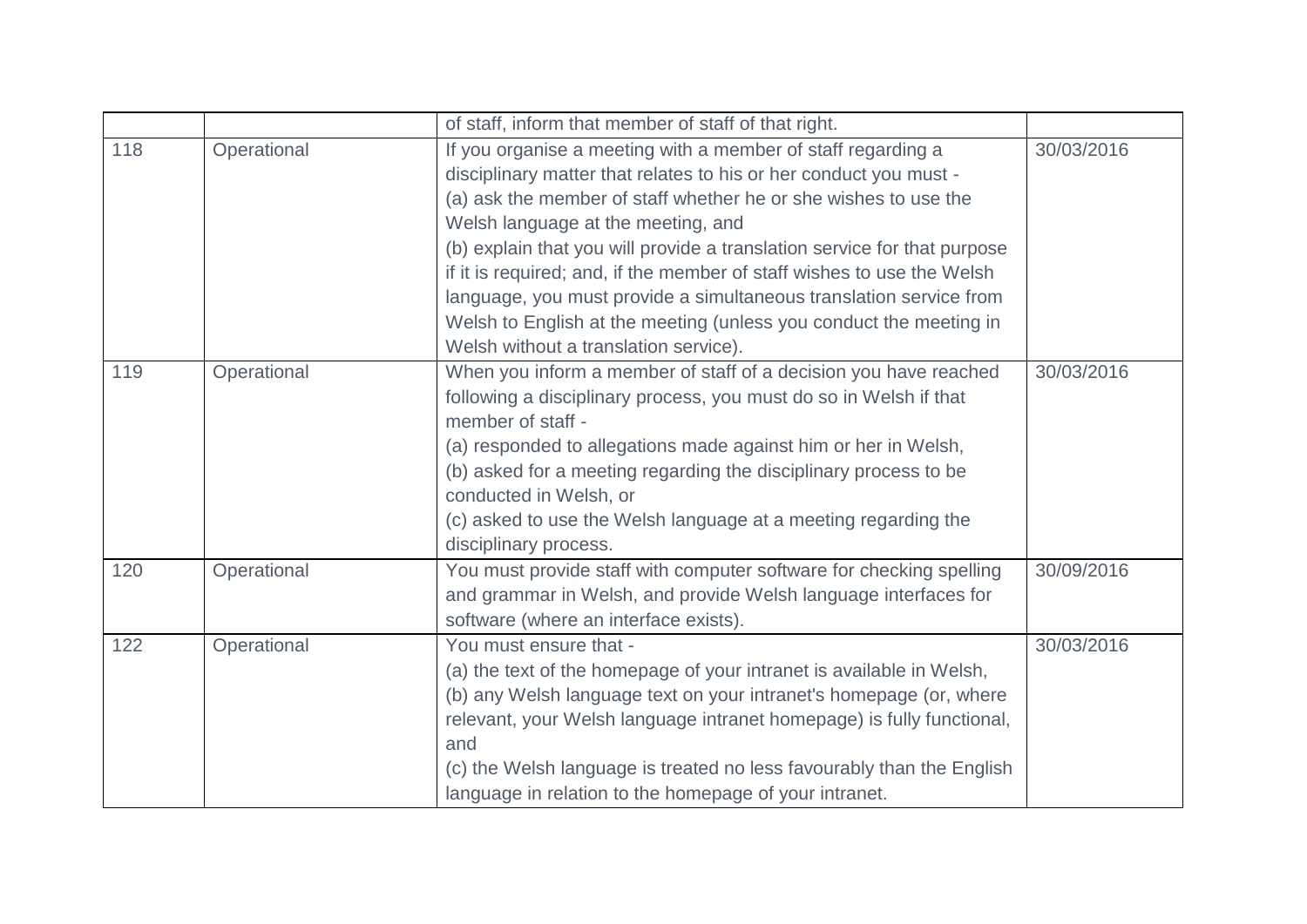| 124 | Operational | If you have a Welsh language page on your intranet that corresponds<br>to an English language page, you must state clearly on the English | 30/03/2016 |
|-----|-------------|-------------------------------------------------------------------------------------------------------------------------------------------|------------|
|     |             | language page that the page is also available in Welsh, and must                                                                          |            |
|     |             | provide a direct link to the Welsh language page on the                                                                                   |            |
|     |             | corresponding English language page.                                                                                                      |            |
| 125 | Operational | You must designate and maintain a page (or pages) on your intranet                                                                        | 30/03/2016 |
|     |             | which provides services and support material to promote the Welsh                                                                         |            |
|     |             | language and to assist your staff to use the Welsh language.                                                                              |            |
| 126 | Operational | You must provide the interface and menus on your intranet pages in                                                                        | 30/03/2016 |
|     |             | Welsh.                                                                                                                                    |            |
| 127 | Operational | You must assess the Welsh languages skills of your employees.                                                                             | 30/03/2016 |
| 128 | Operational | You must provide training in Welsh in the following areas, if you                                                                         | 30/09/2016 |
|     |             | provide such training in English -                                                                                                        |            |
|     |             | (a) recruitment and interviewing;                                                                                                         |            |
|     |             | (b) performance management;                                                                                                               |            |
|     |             | (c) complaints and disciplinary procedures;                                                                                               |            |
|     |             | (ch) induction;                                                                                                                           |            |
|     |             | (d) dealing with the public; and                                                                                                          |            |
|     |             | (dd) health and safety.                                                                                                                   |            |
| 129 | Operational | You must provide training (in Welsh) on using Welsh effectively in -                                                                      | 30/09/2016 |
|     |             | (a) meetings;                                                                                                                             |            |
|     |             | (b) interviews; and                                                                                                                       |            |
|     |             | (c) complaints and disciplinary procedures.                                                                                               |            |
| 130 | Operational | You must provide opportunities during working hours -                                                                                     | 30/03/2016 |
|     |             | (a) for your employees to receive basic Welsh language lessons, and                                                                       |            |
|     |             | (b) for employees who manage others to receive training on using the                                                                      |            |
|     |             | Welsh language in their role as managers.                                                                                                 |            |
| 131 | Operational | You must provide opportunities for employees who have completed                                                                           | 30/03/2016 |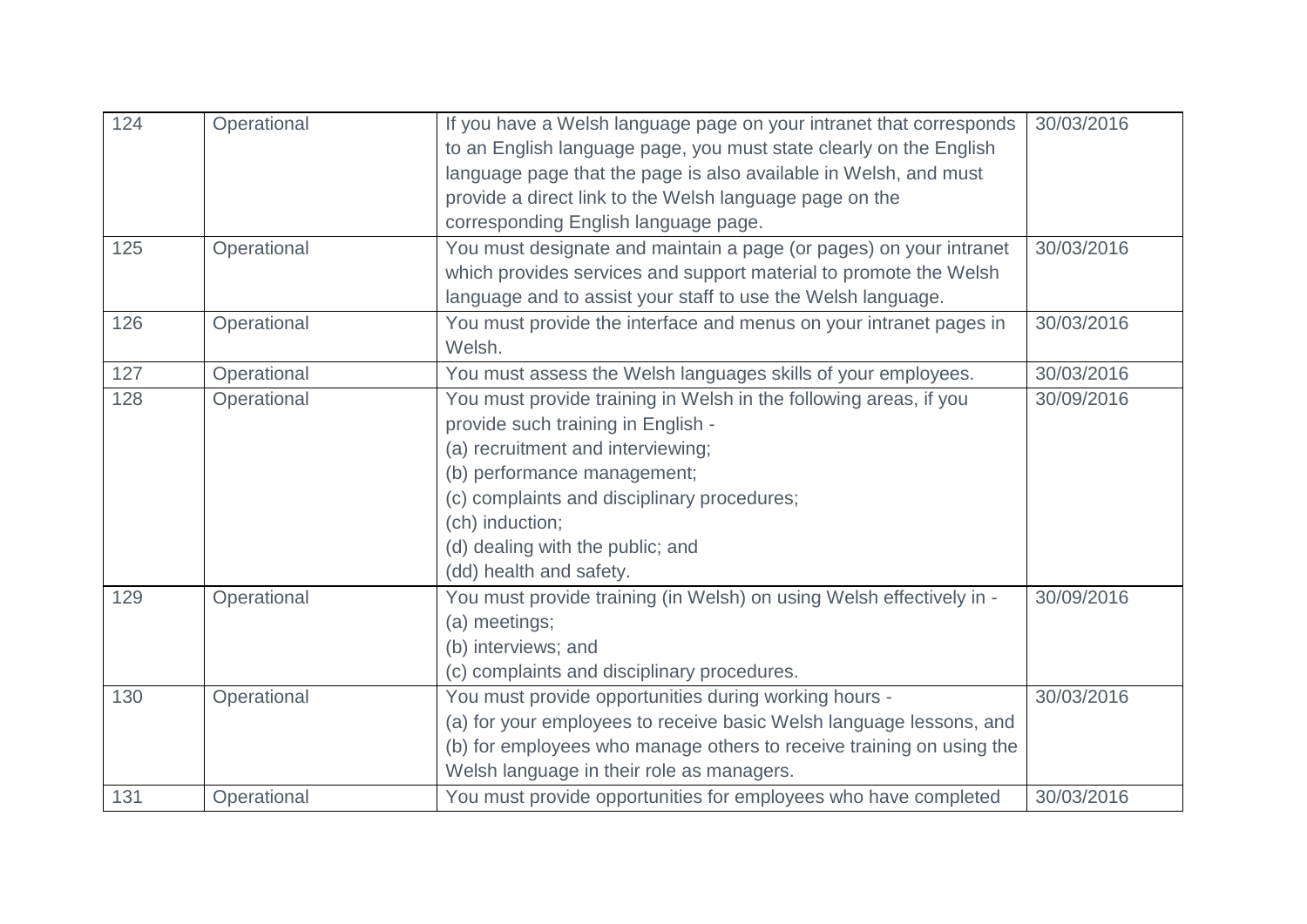|     |             | basic Welsh language training to receive further training free of      |            |
|-----|-------------|------------------------------------------------------------------------|------------|
|     |             | charge, to develop their language skills.                              |            |
| 132 | Operational | You must provide training courses so that your employees can           | 30/09/2016 |
|     |             | develop -                                                              |            |
|     |             | (a) awareness of the Welsh language (including awareness of its        |            |
|     |             | history and its role in Welsh culture);                                |            |
|     |             | (b) an understanding of the duty to operate in accordance with the     |            |
|     |             | Welsh language standards;                                              |            |
|     |             | (c) an understanding of how the Welsh language can be used in the      |            |
|     |             | workplace.                                                             |            |
| 133 | Operational | When you provide information to new employees (for example by          | 30/03/2016 |
|     |             | means of an induction process), you must provide information for the   |            |
|     |             | purpose of raising their awareness of the Welsh language.              |            |
| 134 | Operational | You must provide text or a logo for your staff to include in e-mail    | 30/03/2016 |
|     |             | signatures which will enable them to indicate whether they speak       |            |
|     |             | Welsh fluently or whether they are learning the language.              |            |
| 135 | Operational | You must provide wording for your employees which will enable them     | 30/03/2016 |
|     |             | to include a Welsh language version of their contact details in e-mail |            |
|     |             | messages, and to provide a Welsh language version of any message       |            |
|     |             | which informs others that they are unavailable to respond to e-mail    |            |
|     |             | messages.                                                              |            |
| 136 | Operational | When you assess the requirements for a new or vacant post, you         | 30/03/2016 |
|     |             | must assess the need for Welsh language skills, and categorise it as   |            |
|     |             | a post where one or more of the following apply -                      |            |
|     |             | (a) Welsh language skills are essential;                               |            |
|     |             | (b) Welsh language skills need to be learnt when appointed to the      |            |
|     |             | post;                                                                  |            |
|     |             | (c) Welsh language skills are desirable; or                            |            |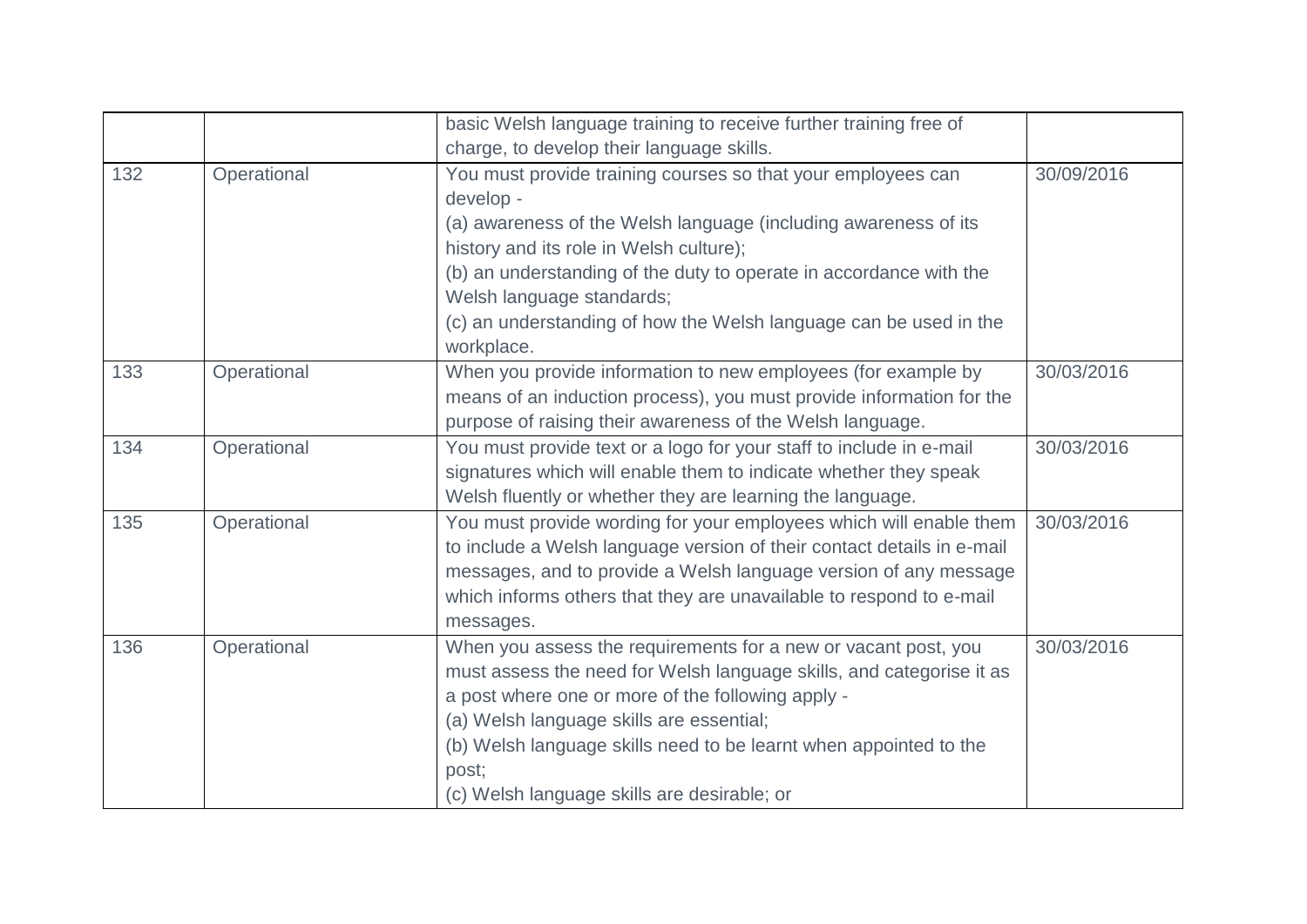|      |             | (ch) Welsh language skills are not necessary.                                                                                                                                                                                                                                                                                                                                                                                                                           |            |
|------|-------------|-------------------------------------------------------------------------------------------------------------------------------------------------------------------------------------------------------------------------------------------------------------------------------------------------------------------------------------------------------------------------------------------------------------------------------------------------------------------------|------------|
| 136A | Operational | If you have categorised a post as one where Welsh language skills<br>are essential, desirable or need to be learnt you must -<br>(a) specify that when advertising the post, and<br>(b) advertise the post in Welsh.                                                                                                                                                                                                                                                    | 30/03/2016 |
| 137  | Operational | When you advertise a post, you must state that applications may be<br>submitted in Welsh, and that an application submitted in Welsh will<br>not be treated less favourably than an application submitted in<br>English.                                                                                                                                                                                                                                                | 30/03/2016 |
| 137A | Operational | If you publish -<br>(a) application forms for posts;<br>(b) material that explains your procedure for applying for posts;<br>(c) information about your interview process, or about other<br>assessment methods when applying for posts;<br>(ch) job descriptions;<br>you must publish them in Welsh; and you must ensure that the Welsh<br>language versions of the documents are treated no less favourably<br>than any English language versions of those documents. | 30/03/2016 |
|      |             | You must comply with standard 137A in every circumstance,<br>except:<br>O job descriptions where a post has been categorised as                                                                                                                                                                                                                                                                                                                                         |            |
|      |             | one where Welsh language skills are not necessary.                                                                                                                                                                                                                                                                                                                                                                                                                      |            |
| 137B | Operational | You must not treat an application for a post made in Welsh less<br>favourably than you treat an application made in English (including,<br>amongst other matters, in relation to the closing date you set for<br>receiving applications and in relation to any time-scale for informing<br>individuals of decisions).                                                                                                                                                   | 30/03/2016 |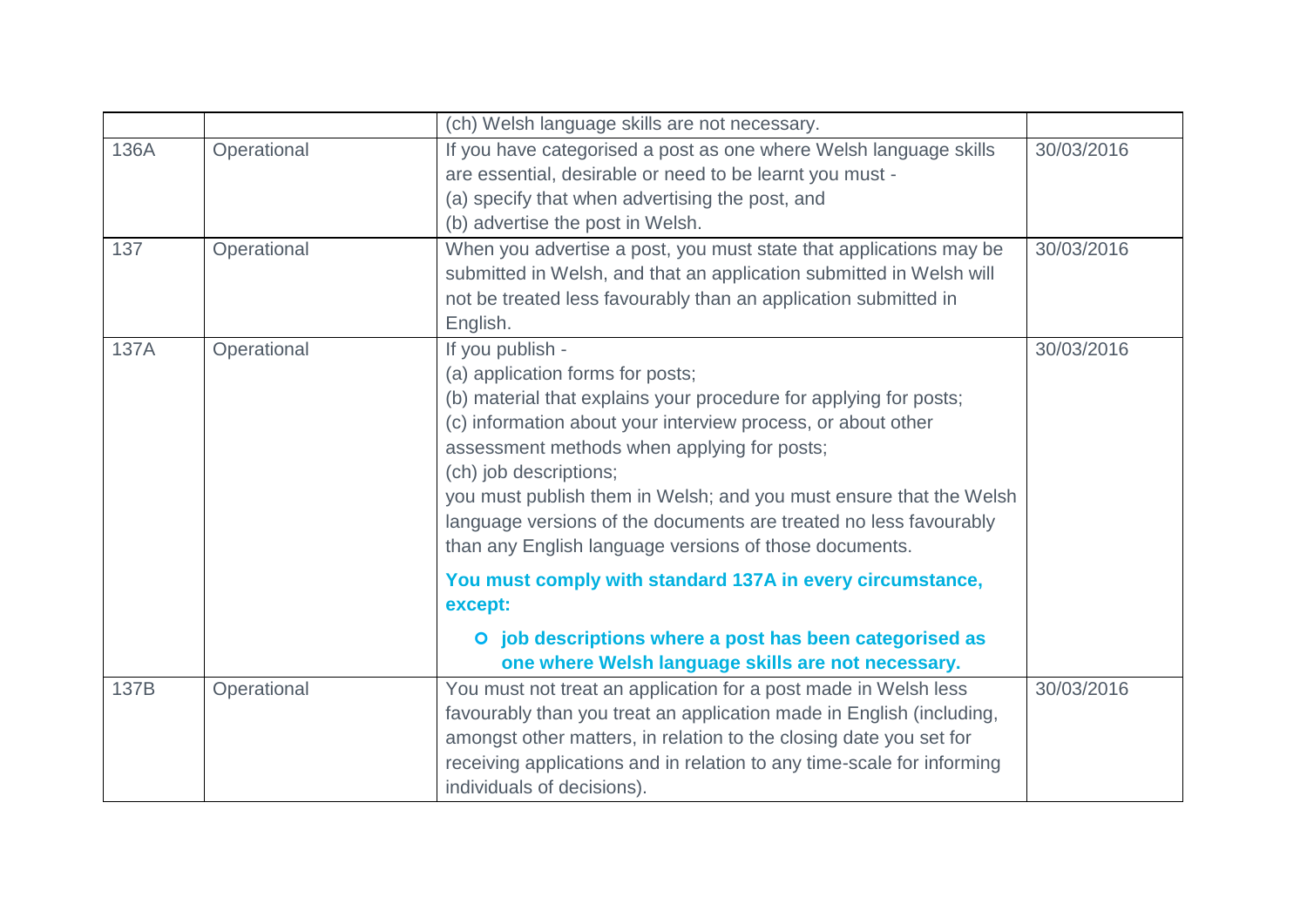| 139 | Operational | You must ensure that your application forms for posts -                | 30/03/2016 |
|-----|-------------|------------------------------------------------------------------------|------------|
|     |             | (a) provide a space for individuals to indicate that they wish to use  |            |
|     |             | the Welsh language at an interview or at any other method of           |            |
|     |             | assessment, and                                                        |            |
|     |             | (b) explain that you will provide a translation service from Welsh to  |            |
|     |             | English for that purpose if it is required;                            |            |
|     |             | and, if the individual wishes to use the Welsh language at the         |            |
|     |             | interview or assessment, you must provide a simultaneous               |            |
|     |             | translation service at the interview or assessment (unless you         |            |
|     |             | conduct the interview or assessment in Welsh without that translation  |            |
|     |             | service).                                                              |            |
| 140 | Operational | When you inform an individual of your decision in relation to an       | 30/03/2016 |
|     |             | application for a post, you must do so in Welsh if the application was |            |
|     |             | made in Welsh.                                                         |            |
| 141 | Operational | When you erect a new sign or renew a sign in your workplace            | 30/03/2016 |
|     |             | (including temporary signs), any text displayed on the sign must be    |            |
|     |             | displayed in Welsh (whether on the same sign as the corresponding      |            |
|     |             | English language text or on a separate sign), and if the same text is  |            |
|     |             | displayed in Welsh and in English, you must not treat the Welsh        |            |
|     |             | language text less favourably than the English language text.          |            |
| 142 | Operational | When you erect a new sign or renew a sign in your workplace            | 30/03/2016 |
|     |             | (including temporary signs) which conveys the same information in      |            |
|     |             | Welsh and in English, the Welsh language text must be positioned so    |            |
|     |             | that it is likely to be read first.                                    |            |
| 143 | Operational | You must ensure that the Welsh language text on signs displayed in     | 30/03/2016 |
|     |             | your workplace is accurate in terms of meaning and expression.         |            |
| 144 | Operational | When you make announcements in the workplace using audio               | 30/03/2016 |
|     |             | equipment, that announcement must be made in Welsh, and if the         |            |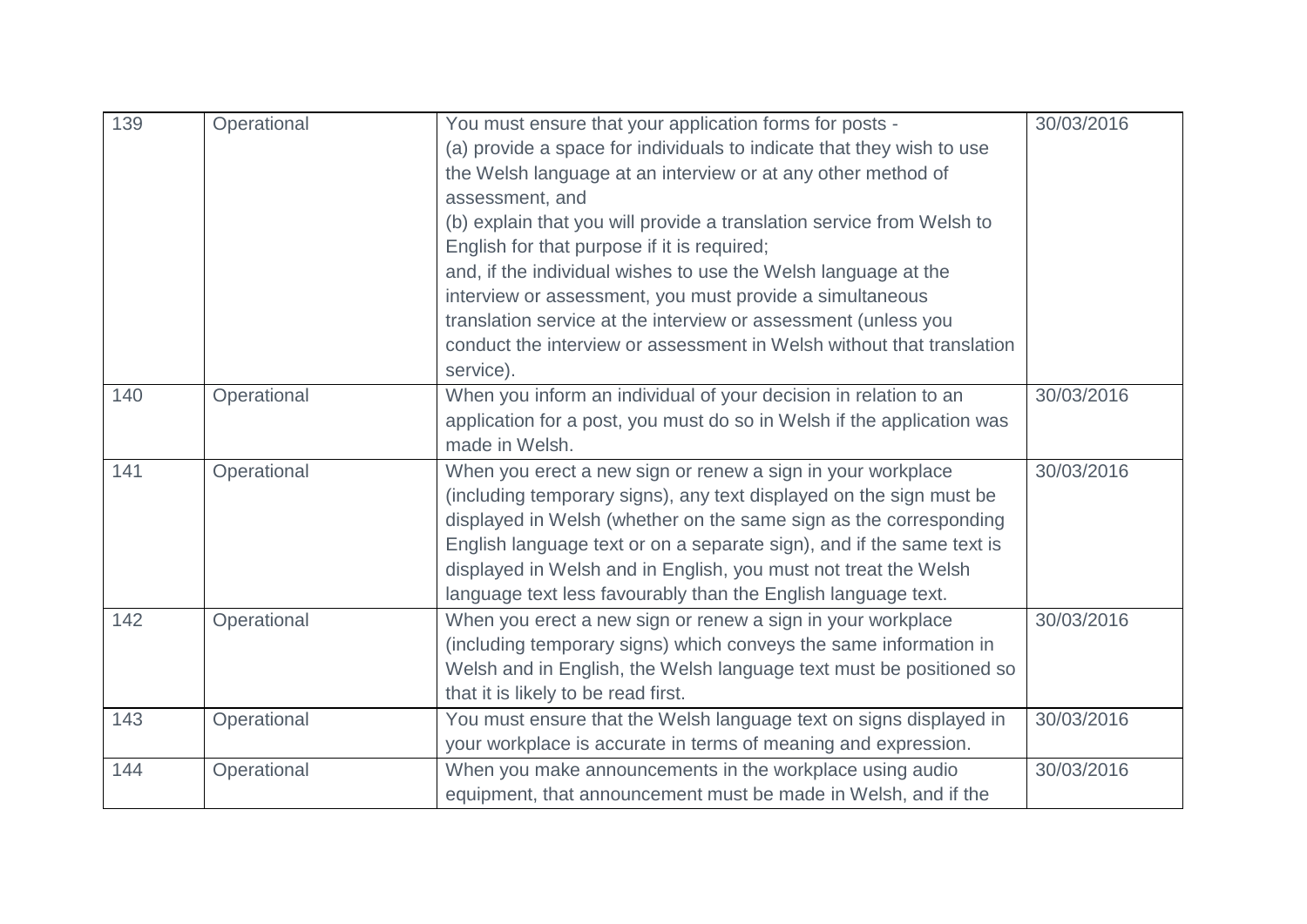|     |                       | announcement is made in Welsh and in English, the announcement                                                                                                                                                                                                                                                                                                                                                                                                                                                                                                                                                                                                                                                        |            |
|-----|-----------------------|-----------------------------------------------------------------------------------------------------------------------------------------------------------------------------------------------------------------------------------------------------------------------------------------------------------------------------------------------------------------------------------------------------------------------------------------------------------------------------------------------------------------------------------------------------------------------------------------------------------------------------------------------------------------------------------------------------------------------|------------|
|     |                       | must be made in Welsh first.                                                                                                                                                                                                                                                                                                                                                                                                                                                                                                                                                                                                                                                                                          |            |
| 145 | Promotion             | You must produce, and publish on your website, a 5-year strategy<br>that sets out how you propose to promote the Welsh language and to<br>facilitate the use of the Welsh language more widely in your area;<br>and the strategy must include (amongst other matters) -<br>(a) a target (in terms of the percentage of speakers in your area) for<br>increasing or maintaining the number of Welsh speakers in your area<br>by the end of the 5 year period concerned, and<br>(b) a statement setting out how you intend to reach that target;<br>and you must review the strategy and publish a revised version on<br>your website within 5 years of publishing a strategy (or of publishing<br>a revised strategy). | 30/09/2016 |
| 146 | Promotion             | Five years after publishing a strategy in accordance with standard<br>145 you must -<br>(a) assess to what extent you have followed that strategy and have<br>reached the target set by it, and<br>(b) publish that assessment on your website, ensuring that it contains<br>the following information -<br>(i) the number of Welsh speakers in your area, and the age of those<br>speakers;<br>(ii) a list of the activities that you have arranged or funded during the<br>previous 5 years in order to promote the use of the Welsh language.                                                                                                                                                                      | 30/09/2016 |
| 147 | <b>Record Keeping</b> | You must keep a record, in relation to each financial year, of the<br>number of complaints you receive relating to your compliance with<br>standards.                                                                                                                                                                                                                                                                                                                                                                                                                                                                                                                                                                 | 30/03/2016 |
| 148 | <b>Record Keeping</b> | You must keep a copy of any written complaint that you receive that<br>relates to your compliance with the standards with which you are                                                                                                                                                                                                                                                                                                                                                                                                                                                                                                                                                                               | 30/03/2016 |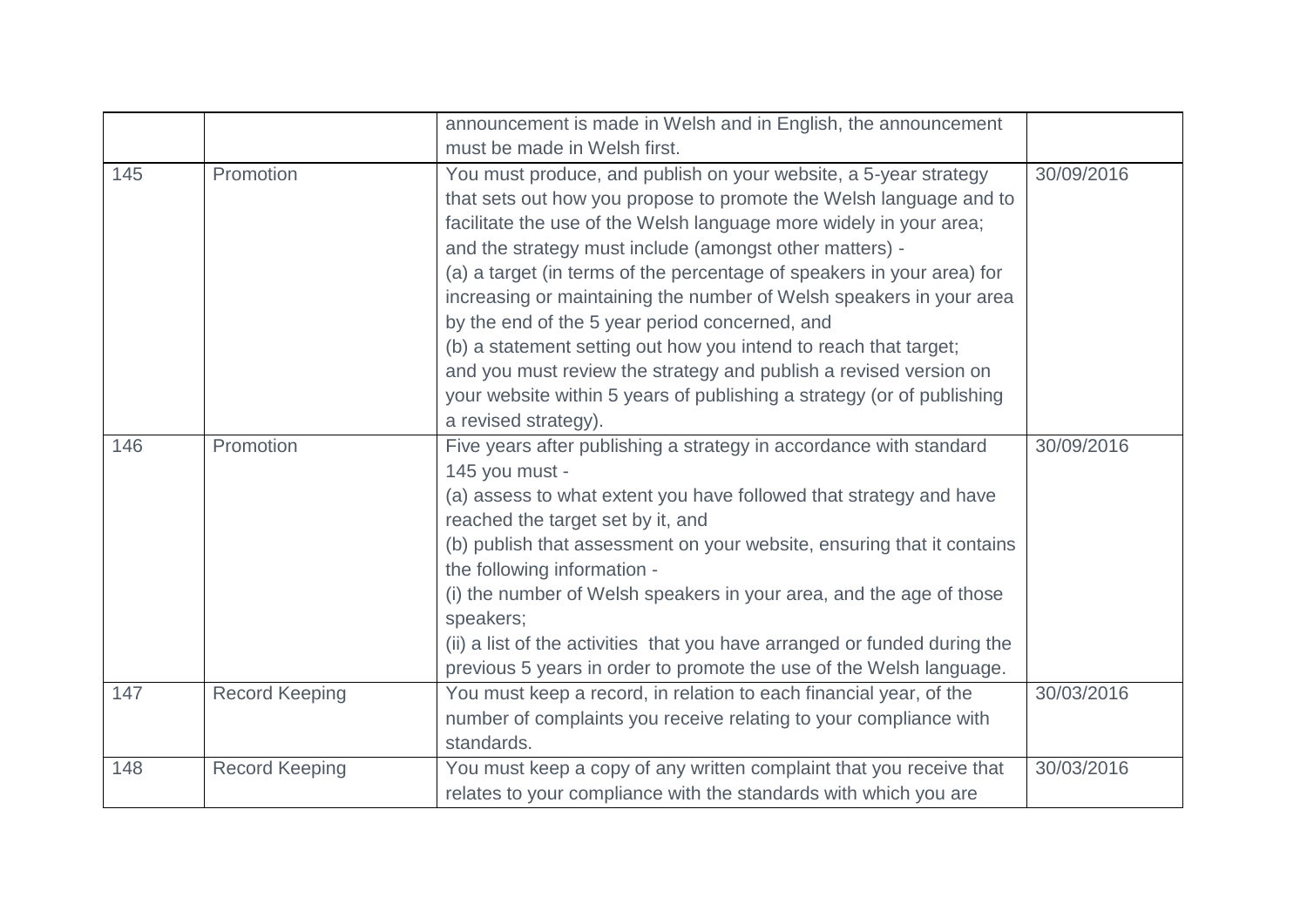|     |                       | under a duty to comply.                                              |            |
|-----|-----------------------|----------------------------------------------------------------------|------------|
| 149 | <b>Record Keeping</b> | You must keep a copy of any written complaint that you receive that  | 30/03/2016 |
|     |                       | relates to the Welsh language (whether or not that complaint relates |            |
|     |                       | to the standards with which you are under a duty to comply).         |            |
| 150 | <b>Record Keeping</b> | You must keep a record of the steps that you have taken in order to  | 30/03/2016 |
|     |                       | ensure compliance with the policy making standards with which you    |            |
|     |                       | are under a duty to comply.                                          |            |
| 151 | <b>Record Keeping</b> | You must keep a record (following assessments of your employees'     | 30/03/2016 |
|     |                       | Welsh language skills made in accordance with standard 127), of the  |            |
|     |                       | number of employees who have Welsh language skills at the end of     |            |
|     |                       | each financial year and, where you have that information, you must   |            |
|     |                       | keep a record of the skill level of those employees.                 |            |
| 152 | <b>Record Keeping</b> | You must keep a record, for each financial year of -                 | 30/09/2016 |
|     |                       | (a) the number of members of staff who attended training courses     |            |
|     |                       | offered by you in Welsh (in accordance with standard 128), and       |            |
|     |                       | (b) if a Welsh version of a course was offered by you in accordance  |            |
|     |                       | with standard 128, the percentage of the total number of staff       |            |
|     |                       | attending the course who attended that version.                      |            |
| 153 | <b>Record Keeping</b> | You must keep a copy of every assessment that you carry out (in      | 30/03/2016 |
|     |                       | accordance with standard 136) in respect of the Welsh language       |            |
|     |                       | skills that may be needed in relation to a new or vacant post.       |            |
| 154 | <b>Record Keeping</b> | You must keep a record, in relation to each financial year of the    | 30/03/2016 |
|     |                       | number of new and vacant posts which were categorised (in            |            |
|     |                       | accordance with standard 136) as posts where -                       |            |
|     |                       | (a) Welsh language skills are essential;                             |            |
|     |                       | (b) Welsh language skills need to be learnt when appointed to the    |            |
|     |                       | post;                                                                |            |
|     |                       | (c) Welsh language skills are desirable; or                          |            |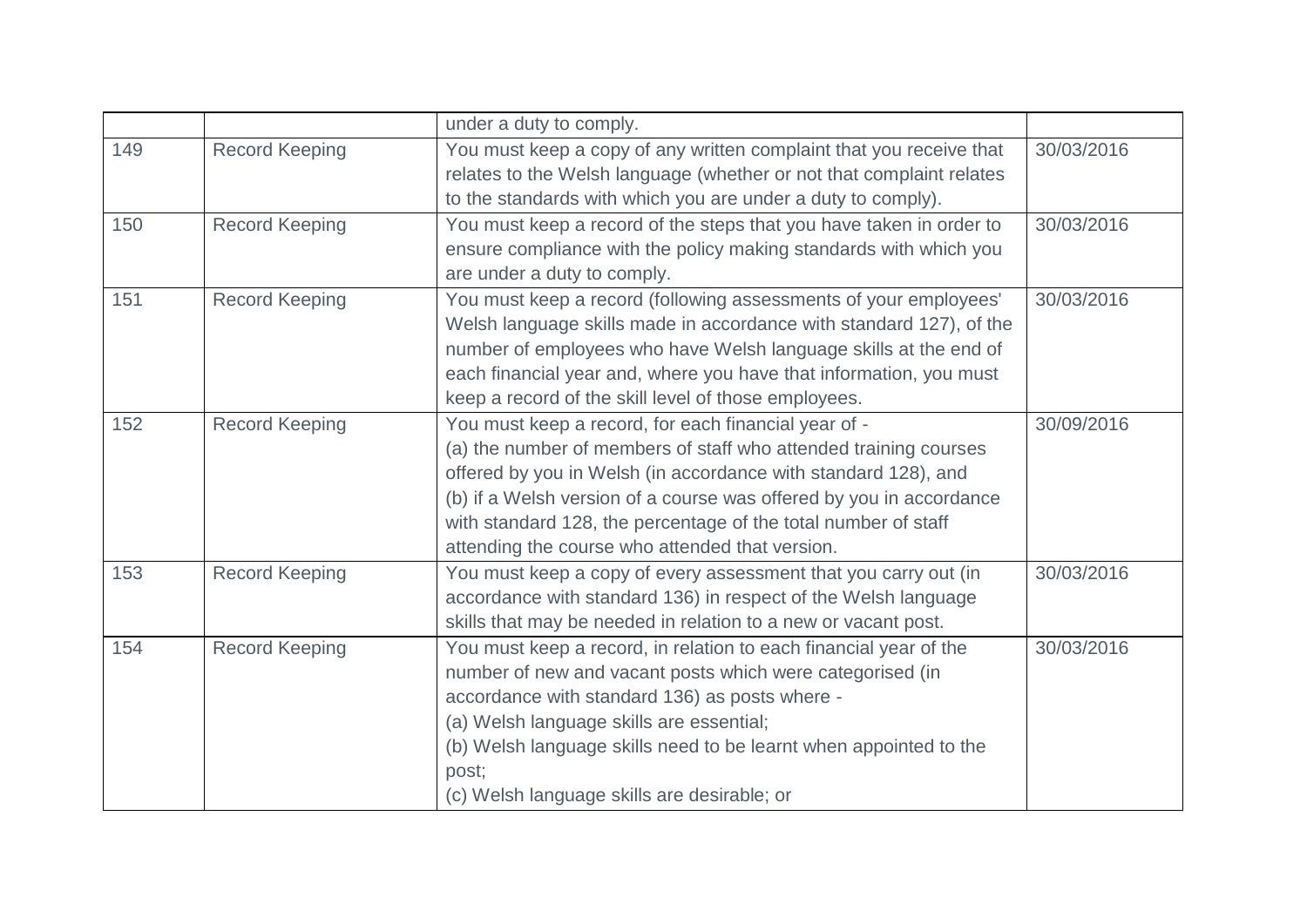|     |                                                   | (ch) Welsh language skills are not necessary.                                                                                                                                                                                                                                                                                                                                                                                                                                                                                                                                   |            |
|-----|---------------------------------------------------|---------------------------------------------------------------------------------------------------------------------------------------------------------------------------------------------------------------------------------------------------------------------------------------------------------------------------------------------------------------------------------------------------------------------------------------------------------------------------------------------------------------------------------------------------------------------------------|------------|
| 155 | Supplementary - Service<br>Delivery               | You must ensure that a document which records the service delivery<br>standards with which you are under a duty to comply, and the extent<br>to which you are under a duty to comply with those standards, is<br>available -<br>(a) on your website, and<br>(b) in each of your offices that are open to the public.                                                                                                                                                                                                                                                            | 30/03/2016 |
| 156 | <b>Supplementary - Service</b><br>Delivery        | You must -<br>(a) ensure that you have a complaints procedure that deals with the<br>following matters -<br>(i) how you intend to deal with complaints relating to your compliance<br>with the service delivery standards with which you are under a duty to<br>comply, and<br>(ii) how you will provide training for your staff in relation to dealing<br>with those complaints,<br>(b) publish a document that records that procedure on your website,<br>and<br>(c) ensure that a copy of that document is available in each of your<br>offices that are open to the public. | 30/03/2016 |
| 157 | <b>Supplementary - Service</b><br><b>Delivery</b> | You must -<br>(a) ensure that you have arrangements for<br>(i) overseeing the way you comply with the service delivery standards<br>with which you are under a duty to comply,<br>(ii) promoting the services that you offer in accordance with those<br>standards, and<br>(iii) facilitating the use of those services,<br>(b) publish a document that records those arrangements on your<br>website, and                                                                                                                                                                      | 30/03/2016 |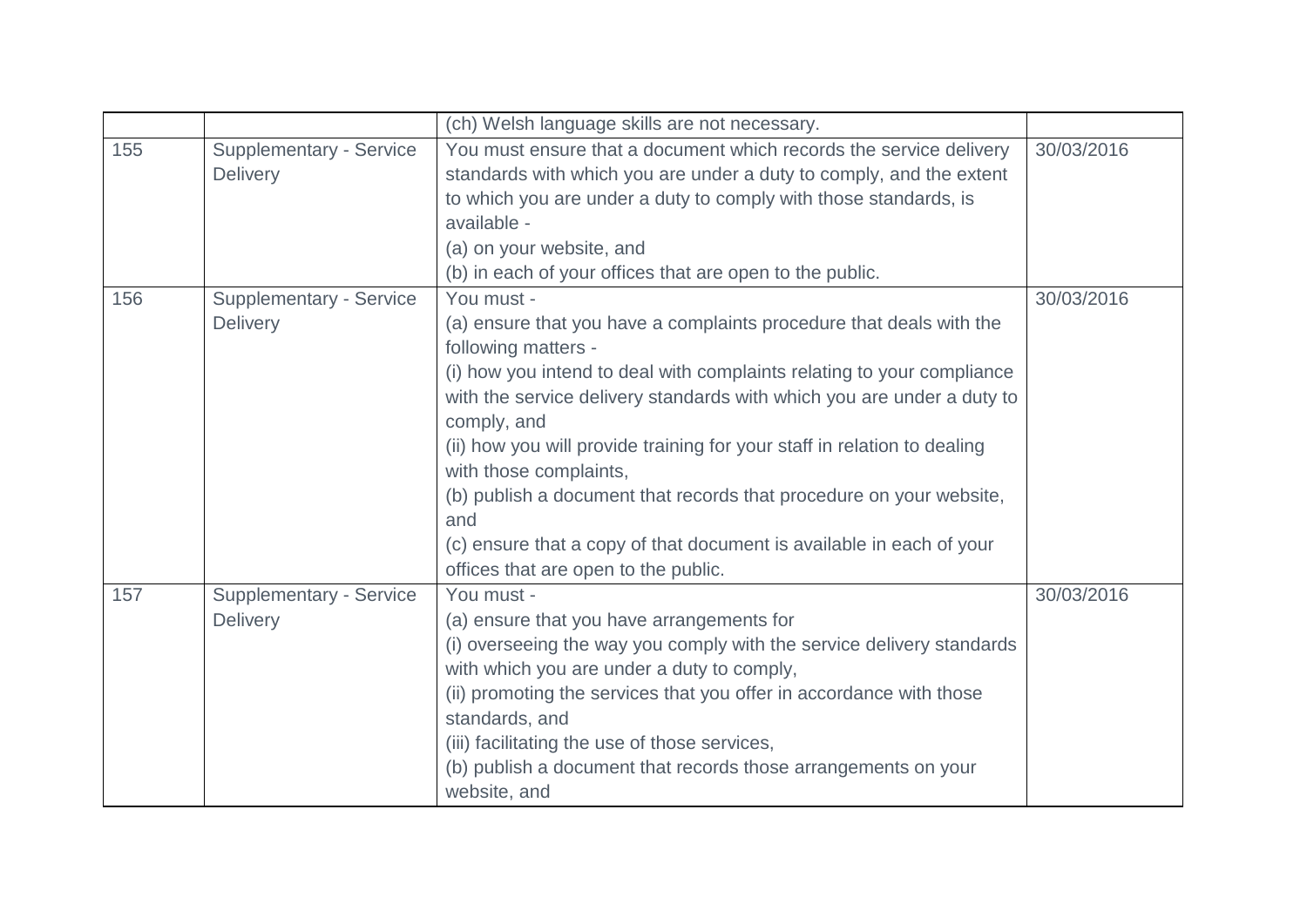|     |                                                   | (c) ensure that a copy of that document is available in each of your                                                                                                                                                                                                                                                                                                                                                                                                                                                                                                                                                                                                                                                                                                                                                                                                                |            |
|-----|---------------------------------------------------|-------------------------------------------------------------------------------------------------------------------------------------------------------------------------------------------------------------------------------------------------------------------------------------------------------------------------------------------------------------------------------------------------------------------------------------------------------------------------------------------------------------------------------------------------------------------------------------------------------------------------------------------------------------------------------------------------------------------------------------------------------------------------------------------------------------------------------------------------------------------------------------|------------|
|     |                                                   | offices that are open to the public.                                                                                                                                                                                                                                                                                                                                                                                                                                                                                                                                                                                                                                                                                                                                                                                                                                                |            |
| 158 | <b>Supplementary - Service</b><br><b>Delivery</b> | (1) You must produce a report (an "annual report"), in Welsh, in<br>relation to each financial year, which deals with the way in which you<br>have complied with the service delivery standards with which you<br>were under a duty to comply during that year.<br>(2) The annual report must include the number of complaints that you<br>received during that year which related to your compliance with the<br>service delivery standards with which you were under a duty to<br>comply.<br>(3) You must publish the annual report no later than 30 June<br>following the financial year to which the report relates.<br>(4) You must publicise the fact that you have published an annual<br>report.<br>(5) You must ensure that a current copy of your annual report is<br>available -<br>(a) on your website, and<br>(b) in each of your offices that are open to the public. | 30/03/2016 |
| 159 | <b>Supplementary - Service</b><br><b>Delivery</b> | You must publish a document on your website which explains how<br>you intend to comply with the service delivery standards with which<br>you are under a duty to comply.                                                                                                                                                                                                                                                                                                                                                                                                                                                                                                                                                                                                                                                                                                            | 30/03/2016 |
| 160 | <b>Supplementary - Service</b><br><b>Delivery</b> | You must provide any information requested by the Welsh Language<br>Commissioner which relates to your compliance with the service<br>delivery standards with which you are under a duty to comply.                                                                                                                                                                                                                                                                                                                                                                                                                                                                                                                                                                                                                                                                                 | 30/03/2016 |
| 161 | Supplementary - Policy<br>Making                  | You must ensure that a document which records the policy making<br>standards with which you are under a duty to comply, and the extent<br>to which you are under a duty to comply with those standards, is<br>available -                                                                                                                                                                                                                                                                                                                                                                                                                                                                                                                                                                                                                                                           | 30/03/2016 |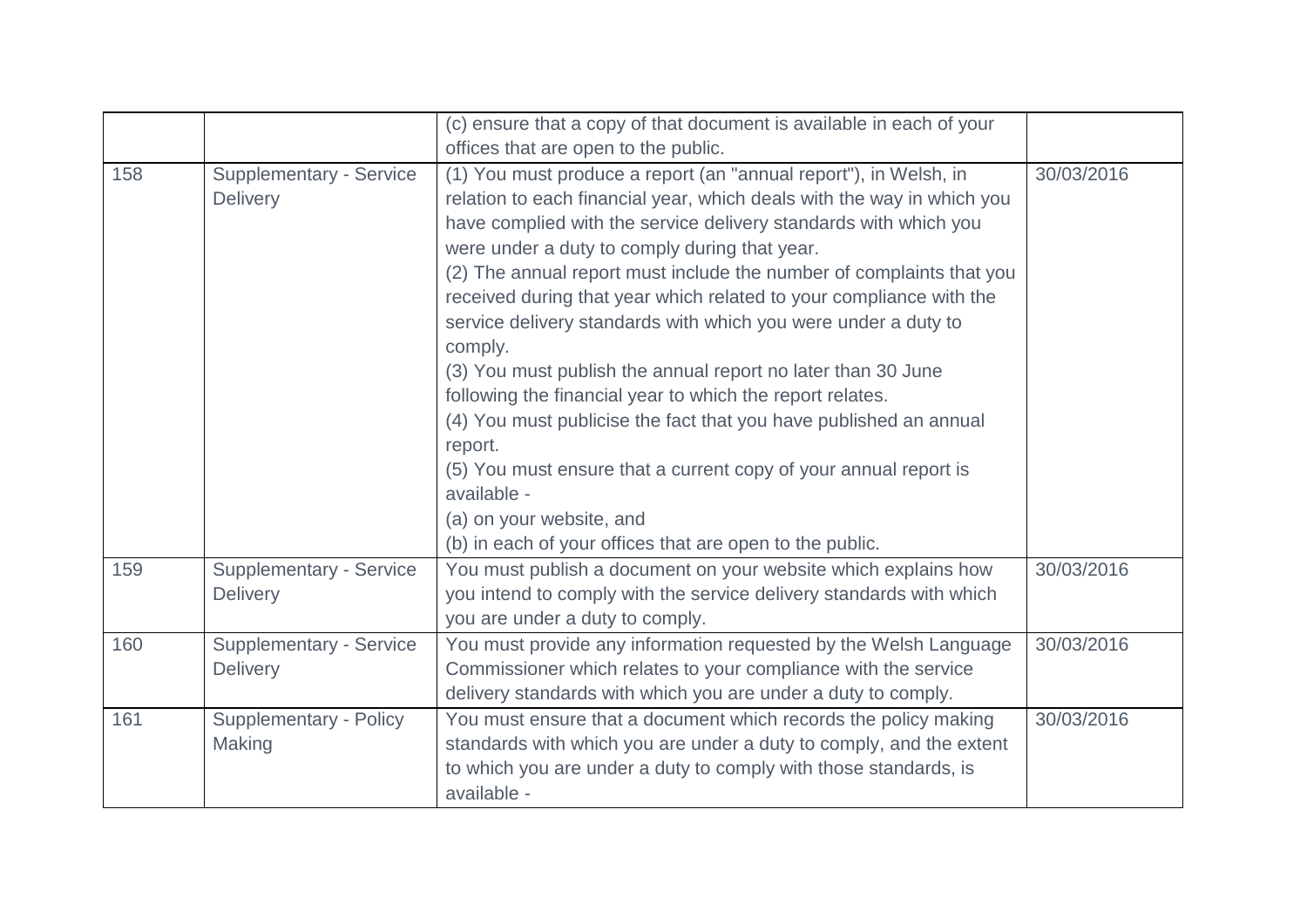|     |                               | (a) on your website, and                                                                                                                      |            |
|-----|-------------------------------|-----------------------------------------------------------------------------------------------------------------------------------------------|------------|
|     |                               | (b) in each of your offices that are open to the public.                                                                                      |            |
| 162 | <b>Supplementary - Policy</b> | You must -                                                                                                                                    | 30/03/2016 |
|     | <b>Making</b>                 | (a) ensure that you have a complaints procedure that deals with the<br>following matters -                                                    |            |
|     |                               | (i) how you intend to deal with complaints relating to your compliance<br>with the policy making standards with which you are under a duty to |            |
|     |                               | comply, and<br>(ii) how you will provide training for your staff in relation to dealing                                                       |            |
|     |                               | with those complaints,                                                                                                                        |            |
|     |                               | (b) publish a document that records that procedure on your website,<br>and                                                                    |            |
|     |                               | (c) ensure that a copy of that document is available in each of your                                                                          |            |
|     |                               | offices that are open to the public.                                                                                                          |            |
| 163 | <b>Supplementary - Policy</b> | You must -                                                                                                                                    | 30/03/2016 |
|     | Making                        | (a) ensure that you have arrangements for overseeing the way you                                                                              |            |
|     |                               | comply with the policy making standards with which you are under a                                                                            |            |
|     |                               | duty to comply,                                                                                                                               |            |
|     |                               | (b) publish a document that records those arrangements on your<br>website, and                                                                |            |
|     |                               | (c) ensure that a copy of that document is available in each of your<br>offices that are open to the public.                                  |            |
| 164 | Supplementary - Policy        | (1) You must produce a report (an "annual report"), in Welsh, in                                                                              | 30/03/2016 |
|     | <b>Making</b>                 | relation to each financial year, which deals with the way in which you                                                                        |            |
|     |                               | have complied with the policy making standards with which you were                                                                            |            |
|     |                               | under a duty to comply during that year.                                                                                                      |            |
|     |                               | (2) The annual report must include the number of complaints you                                                                               |            |
|     |                               | received during the year which related to your compliance with the                                                                            |            |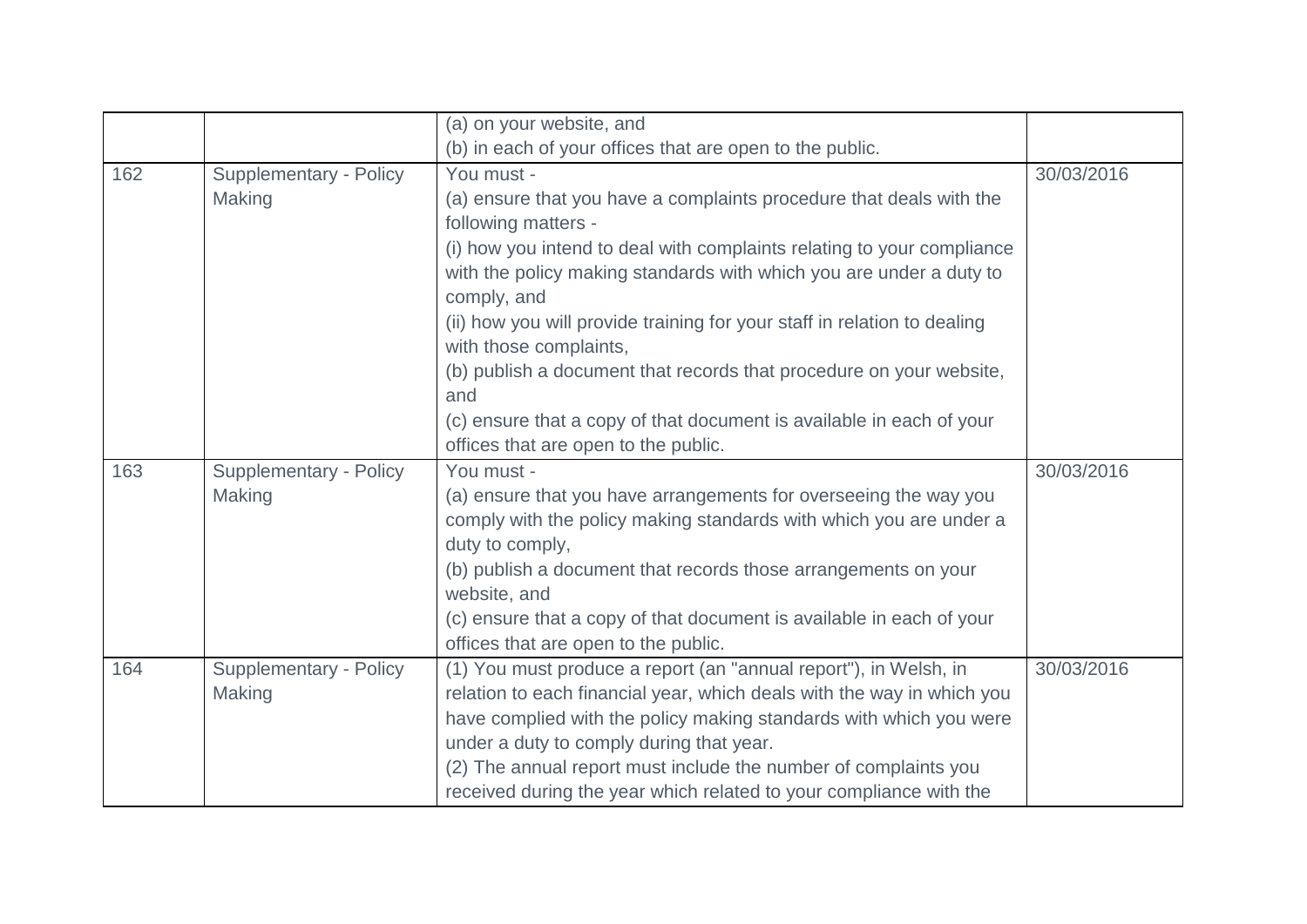|     |                               | policy making standards with which you were under a duty to comply.      |            |
|-----|-------------------------------|--------------------------------------------------------------------------|------------|
|     |                               | (3) You must publish the annual report no later than 30 June             |            |
|     |                               | following the financial year to which the report relates.                |            |
|     |                               | (4) You must publicise the fact that you have published an annual        |            |
|     |                               | report.                                                                  |            |
|     |                               | (5) You must ensure that a current copy of your annual report is         |            |
|     |                               | available -                                                              |            |
|     |                               | (a) on your website, and                                                 |            |
|     |                               | (b) in each of your offices that are open to the public.                 |            |
| 165 | <b>Supplementary - Policy</b> | You must publish a document on your website which explains how           | 30/03/2016 |
|     | Making                        | you intend to comply with the policy making standards with which you     |            |
|     |                               | are under a duty to comply.                                              |            |
| 166 | <b>Supplementary - Policy</b> | You must provide any information requested by the Welsh Language         | 30/03/2016 |
|     | Making                        | Commissioner which relates to compliance with the policy making          |            |
|     |                               | standards with which you are under a duty to comply.                     |            |
| 167 | Supplementary -               | You must ensure that a document which records the operational            | 30/03/2016 |
|     | Operational                   | standards with which you are under a duty to comply, and the extent      |            |
|     |                               | to which you are under a duty to comply with those standards, is         |            |
|     |                               | available -                                                              |            |
|     |                               | (a) on your website, and                                                 |            |
|     |                               | (b) in each of your offices that are open to the public.                 |            |
| 168 | Supplementary -               | You must -                                                               | 30/03/2016 |
|     | Operational                   | (a) ensure that you have a complaints procedure that deals with the      |            |
|     |                               | following matters -                                                      |            |
|     |                               | (i) how you intend to deal with complaints relating to your compliance   |            |
|     |                               | with the operational standards with which you are under a duty to        |            |
|     |                               | comply, and                                                              |            |
|     |                               | (ii) how you will provide training for your staff in relation to dealing |            |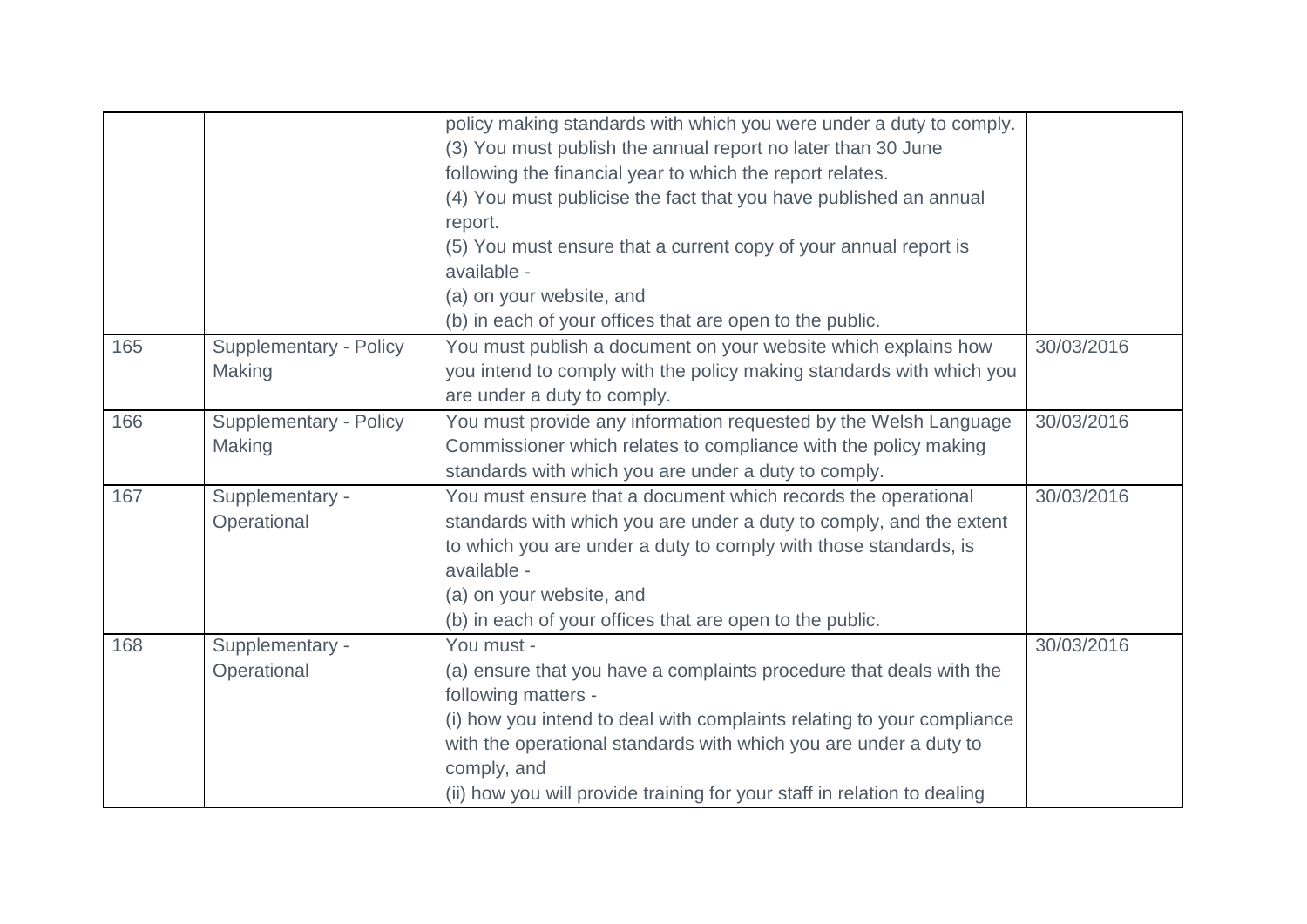|     |                 | with those complaints, and                                              |            |
|-----|-----------------|-------------------------------------------------------------------------|------------|
|     |                 | (b) publish a document that records that procedure on your intranet.    |            |
| 169 | Supplementary - | You must -                                                              | 30/03/2016 |
|     | Operational     | (a) ensure that you have arrangements for                               |            |
|     |                 | (i) overseeing the way you comply with the operational standards        |            |
|     |                 | with which you are under a duty to comply,                              |            |
|     |                 | (ii) promoting the services that you offer in accordance with those     |            |
|     |                 | standards, and                                                          |            |
|     |                 | (iii) facilitate the use of those services, and                         |            |
|     |                 | (b) publish document that records that procedure on your intranet.      |            |
| 170 | Supplementary - | (1) You must produce a report (an "annual report"), in Welsh, in        | 30/03/2016 |
|     | Operational     | relation to each financial year, which deals with the way in which you  |            |
|     |                 | have complied with the operational standards with which you were        |            |
|     |                 | under a duty to comply during that year.                                |            |
|     |                 | (2) The annual report must include the following information (where     |            |
|     |                 | relevant, to the extent you are under a duty to comply with the         |            |
|     |                 | standards referred to) -                                                |            |
|     |                 | (a) the number of employees who have Welsh language skills at the       |            |
|     |                 | end of the year in question (on the basis of the records you kept in    |            |
|     |                 | accordance with standard 151);                                          |            |
|     |                 | (b) the number of members of staff who attended training courses        |            |
|     |                 | you offered in Welsh during the year (on the basis of the records you   |            |
|     |                 | kept in accordance with standard 152);                                  |            |
|     |                 | (c) if a Welsh version of a course was offered by you during that year, |            |
|     |                 | the percentage of the total number of staff attending the course who    |            |
|     |                 | attended the Welsh version (on the basis of the records you kept in     |            |
|     |                 | accordance with standard 152);                                          |            |
|     |                 | (ch) the number of new and vacant posts that you advertised during      |            |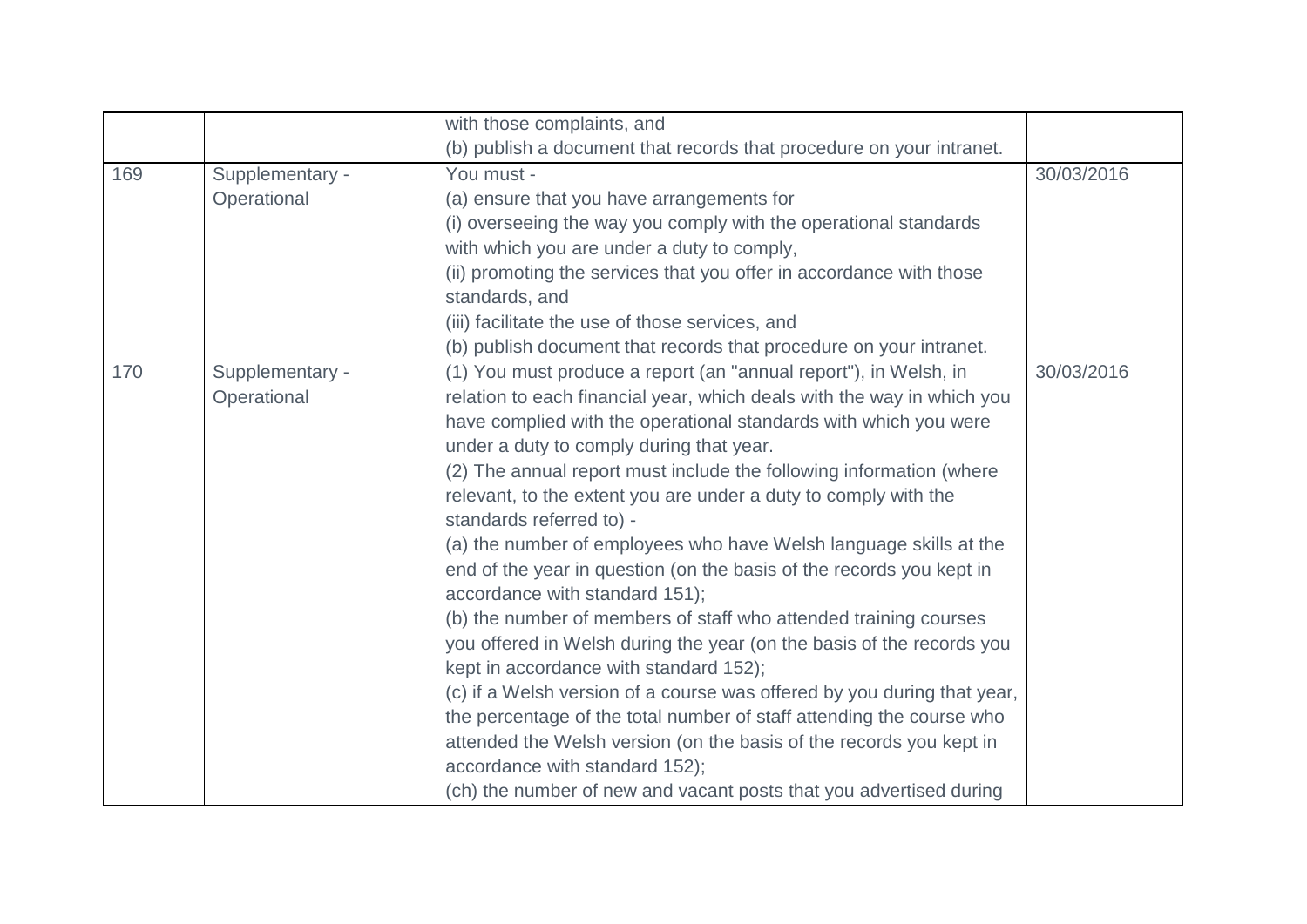|     |                 | the year which were categorised as posts where -<br>(i) Welsh language skills were essential,<br>(ii) Welsh language skills needed to be learnt when appointed to the<br>post, |            |
|-----|-----------------|--------------------------------------------------------------------------------------------------------------------------------------------------------------------------------|------------|
|     |                 | (iii) Welsh language skills were desirable, or<br>(iv) Welsh language skills were not necessary, (on the basis of the                                                          |            |
|     |                 | records you kept in accordance with standard 154);                                                                                                                             |            |
|     |                 | (d) the number of complaints that you received during that year which                                                                                                          |            |
|     |                 | related to your compliance with the operational standards with which                                                                                                           |            |
|     |                 | you were under a duty to comply.                                                                                                                                               |            |
|     |                 | (3) You must publish the annual report no later than 30 June                                                                                                                   |            |
|     |                 | following the financial year to which the report relates.                                                                                                                      |            |
|     |                 | (4) You must publicise the fact that you have published an annual                                                                                                              |            |
|     |                 | report.                                                                                                                                                                        |            |
|     |                 | (5) You must ensure that a current copy of your annual report is                                                                                                               |            |
|     |                 | available -                                                                                                                                                                    |            |
|     |                 | (a) on your website, and                                                                                                                                                       |            |
|     |                 | (b) in each of your offices that are open to the public.                                                                                                                       |            |
| 171 | Supplementary - | You must publish a document on your website which explains how                                                                                                                 | 30/03/2016 |
|     | Operational     | you intend to comply with the operational standards with which you                                                                                                             |            |
|     |                 | are under a duty to comply.                                                                                                                                                    |            |
| 172 | Supplementary - | You must provide any information requested by the Welsh Language                                                                                                               | 30/03/2016 |
|     | Operational     | Commissioner which relates to compliance with which you are under                                                                                                              |            |
|     |                 | a duty to comply.                                                                                                                                                              |            |
| 173 | Supplementary - | You must ensure that a document which records the promotion                                                                                                                    | 30/09/2016 |
|     | Promotion       | standards with which you are under a duty to comply, and the extent                                                                                                            |            |
|     |                 | to which you are under a duty to comply with those standards, is                                                                                                               |            |
|     |                 | available -                                                                                                                                                                    |            |